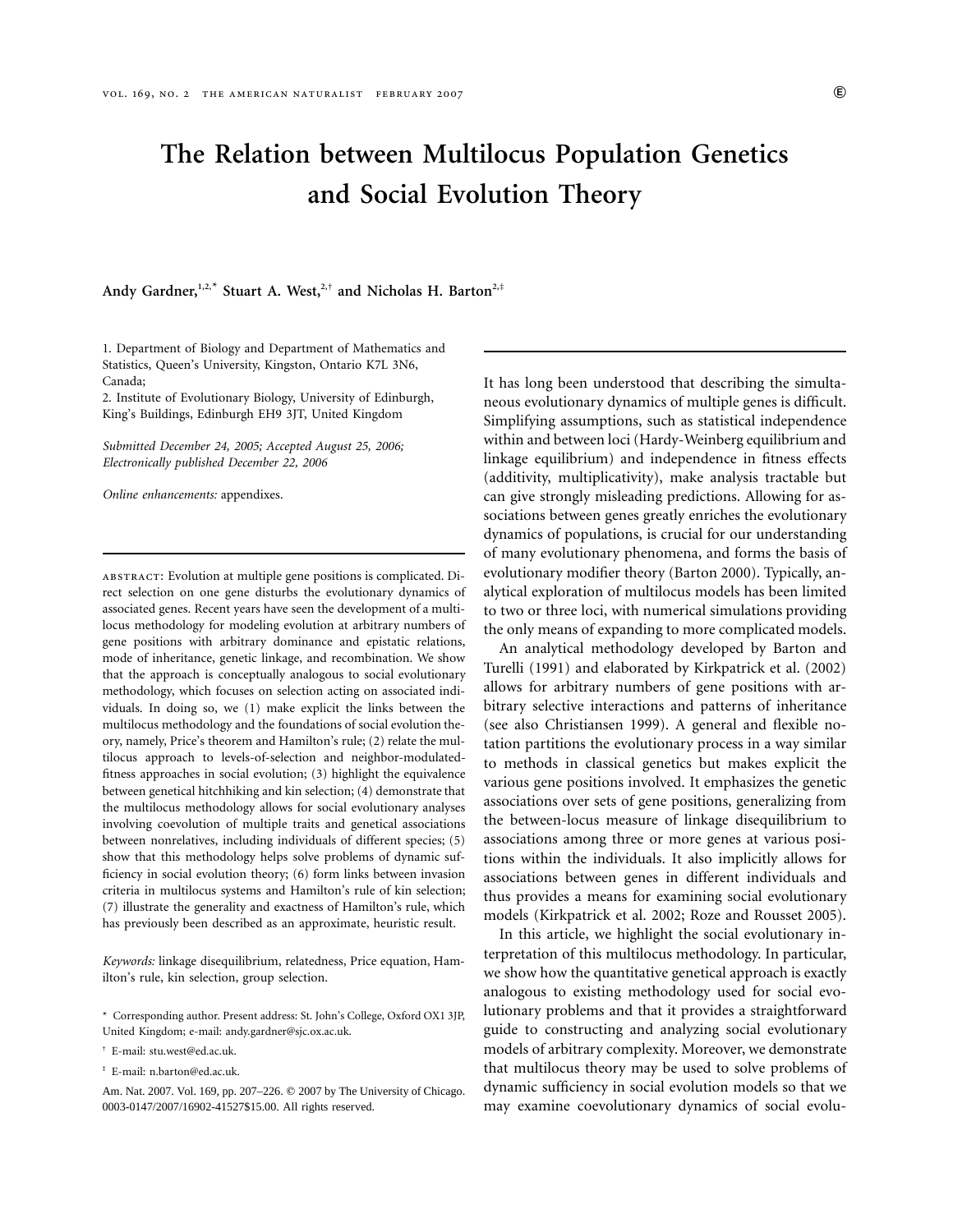tionary traits and describe the evolution of relatedness itself. We emphasize that no new methodology is developed but rather that this article is intended as a synthesis of multilocus and social evolution theory so that the results derived within each of these bodies of theory may be readily interpreted in terms of the other.

We review multilocus and social evolution theory, establishing a link between the two using Price's (1970, 1972) theorem. Both bodies of theory partition total evolutionary change into selection and transmission components; we examine when these partitions are equivalent. In particular, we show that the multilocus approach can be applied to social evolution and that the results can be understood in terms of Hamilton's rule, the key concept in social evolution theory. We examine some simple illustrative models, involving the evolution of synergistic cooperation, the coevolution of cooperation and punishment, and the evolution of interspecific mutualism due to the buildup of genetic associations between species. These examples clarify the generality and mathematical validity of Hamilton's rule.

# **Price's Equation and the Genetical Theory of Natural Selection**

The multilocus methodology and social evolution theory share a common root in what is essentially the quantitative genetic approach. The formal basis of all of evolutionary theory is population genetics, and the link between quantitative and population genetics is given by Price's theorem, which provides our starting point. In this section, we review Price's theorem as a mathematical identity underpinning a general theory of selection (Price 1972, 1995) and also in its more specific application to Fisher's (1930) genetical theory of natural selection. Price's equation partitions total evolutionary change into selection and transmission components. We discuss issues of dynamic sufficiency in relation to Price's approach.

# *Price's Theorem*

Price's (1970, 1972) equation provides a formal basis for the theory of selection. It is a mathematical identity that fully describes evolutionary change. In its most general form, the equation emerges as a consequence of mapping individuals between generations and is straightforward to derive (Price 1972; Frank 1998). The equation focuses on a variable (*z*) and describes the change in its mean value over the course of a generation  $(\Delta \bar{z})$  in terms of its association with individual relative fitness  $(w/\bar{w})$  and the discrepancy between the values of an individual offspring and its parent  $(\Delta z = z' - z$ , where z' is the value of the variable in the offspring). Specifically, it states that

$$
\Delta \bar{z} = \text{Cov}\left(\frac{w}{\bar{w}}, z\right) + \text{E}\left(\frac{w}{\bar{w}}\Delta z\right),\tag{1}
$$

where "Cov" and "E" denote, respectively, covariance and expectation (arithmetic average) taken over all individuals in the parent population. Because of its minimal assumptions, this equation is of exceptional generality (Price 1972; Hamilton 1975; Frank 1995*a*, 1997*b*). Yet since the theorem follows directly from the definitions used, in a sense it does not tell us anything that we did not already know. The usefulness of this equation is that it neatly partitions the effects of selection between individuals (the covariance term) and transmission from parents to offspring (the expectation term) in a description of total change (Frank 1995*a*, 1997*b*, 1998).

While Price (1995; and see Frank 1995*a*) intended the theorem to underpin a general theory of selection that would apply to the selection of radio stations with the turning of a dial as readily as it describes evolutionary change (Price 1995), the form of Price's equation provided by Price (1970) is less general and was specifically intended to describe genetical evolution (Grafen 2006*b*). Here there is a mapping from parents to their successful gametes rather than to their offspring per se, and hence the approach more readily allows for sexual reproduction. Also, the variable *z* is intended to represent a unit of biological heredity. In general, it must be some linear function of genic values; for example, the frequency of a particular gene in the focal individual, the expected genic value of a gene drawn at random from the individual for a focal locus, or an arbitrary weighted sum of genic values across several loci (i.e., a "breeding value," or "p-score"; Price 1970; Falconer 1981; Grafen 1985*a*). This choice of variable means that under Mendelian inheritance—specifically, a fair meiosis—the change across a generation that is attributed to transmission effects is expected to be zero. This recovers Fisher's (1930) genetical theory of natural selection; selection is defined according to changes in gene frequencies. In particular, the statement that the change in the mean value of a trait is given by the covariance of that trait's breeding value and relative fitness has been referred to as the secondary theorem of natural selection (STNS; Robertson 1966, 1968), secondary to Fisher's fundamental theorem of natural selection (FTNS; Fisher 1930 [chap. 2], 1941; Edwards 1994). Together, these summarize the basis of Darwinism: those heritable traits positively associated with fitness will accumulate in biological populations (STNS), and hence the action of natural selection is to increase the mean fitness of the population (FTNS).

A difficulty is presented when populations contain different classes of individuals that make different contributions to future generations. How is a gene's frequency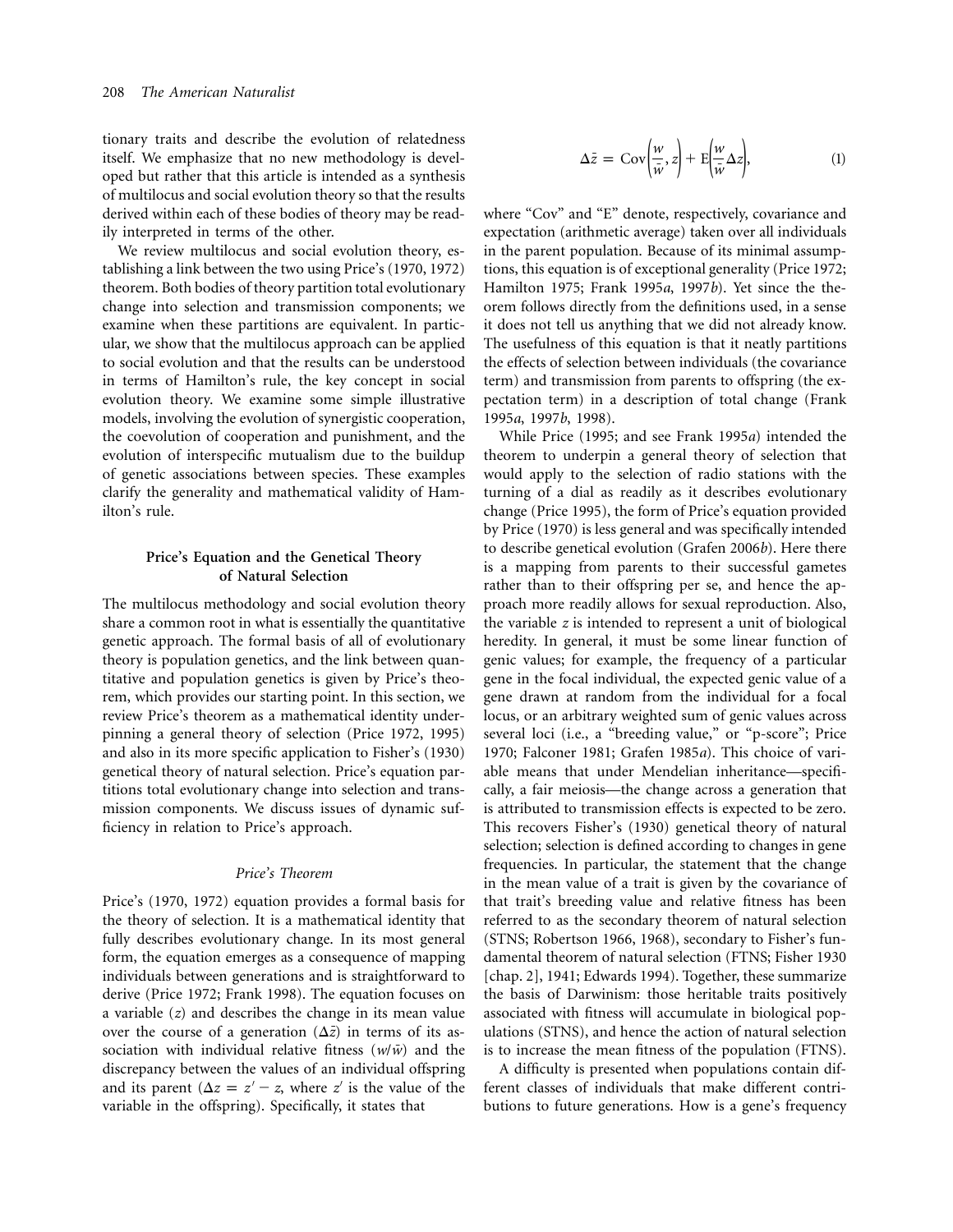to be averaged over such classes (Taylor 1990, 1996; Grafen 2006*b*)? We are not concerned with class-structured models in this article, yet it is instructive to briefly examine Fisher's solution to this problem, because it clarifies the formal theory of natural selection. Fisher's (1930, chap. 2) approach was to weight within-class gene frequency by the class's reproductive value (its relative asymptotic genetic contribution to future generations) when calculating the population average frequency (Price and Smith 1972; Taylor 1990, 1996; Grafen 2006*b*). To visualize Fisher's approach, consider a neutral gene that is "unlucky" enough to be found predominantly in low-reproductive-value classes. Its reproductive-value-weighted frequency across the population remains fixed even if, for the time being, its actual per capita frequency is decreasing. For a rare gene variant, the reproductive-value approach describes its actual asymptotic rate of increase in the context of a stable class distribution; that is, here the two measures of gene frequency coincide.

# *Dynamic Sufficiency*

In applying Price's theorem to modeling of evolutionary problems, we encounter problems of dynamic sufficiency (Grafen 1985*a*; Queller 1992; Frank 1995*a*, 1997*b*, 1998). Prediction of the average value of a trait in the next generation requires more information than simply the average value of the trait in the present generation, and we need to know more than simply the average trait value in the next generation in order to calculate how this changes in subsequent generations. For example, even if we understand how trait value maps to relative fitness in subsequent generations, we do not know how the variance in trait values has changed between the parent and offspring generations, and therefore we cannot evaluate the covariance of trait value and relative fitness in future generations. We can determine the change in the variance using a further application of the Price equation, by treating the square of the trait value as the focal trait and seeing how the population average changes over the space of a generation. Yet this requires that we have information about yet higher moments of the trait distribution (Frank 1997*b*, 1998). In general, in order to give the approach dynamic sufficiency—that is, the ability to be applied recursively over an indefinite number of generations—higher-order moments must be expressed in terms of lower-order moments (moment closure; Barton and Turelli 1987; Frank 1995*a*, 1997*b*, 1998). Price's equation has been described as lacking dynamic sufficiency (e.g., Grafen 2000), yet the real issue is whether the model that it is applied to allows moment closure and hence is dynamically sufficient. Assumptions that provide dynamic sufficiency include the standard assumption of constant variance in quantitativegenetic approaches and linkage equilibrium plus a finite number of alleles in multilocus models.

# **Multilocus Methodology**

We now review the multilocus approach. We outline the need for a methodology that tracks genetic associations and not just gene frequencies, and we describe the approach developed by Barton and Turelli (1991) and Kirkpatrick et al. (2002). We present the general notation for describing populations and evolutionary processes and discuss how evolutionary change is partitioned into selection and transmission components within this framework. We then relate the multilocus mathematics to general principle of genetic hitchhiking. Finally, we discuss the concept of quasi-linkage equilibrium (QLE), a powerful simplifying feature of many multilocus analyses, and how this is attained through separation of timescales or, alternatively, an evolutionary-invasion approach. We relate the multilocus description of selection at QLE to Fisher's (1930) genetical theory of natural selection.

# *Why Have a Multilocus Methodology?*

The formal basis of evolutionary theory rests upon population genetics, the study of mechanical population processes such as natural selection, mutation, migration, and random drift (Crow and Kimura 1970; Provine 1971). Proper prediction of the course of evolutionary change requires a full description of population composition at a given time step. The number of possible genotypes increases geometrically with the number of loci, and so multilocus analyses can be intractable. Typically, simulation is employed to examine models featuring three or more loci, although the results are typically opaque, and this is computationally expensive even for relatively few loci. A common simplification (e.g., Haldane 1964) is to assume statistical independence between loci (linkage equilibrium) so that the large number of genotype frequencies is determined by the smaller number of allele frequencies. Yet statistical associations between loci (linkage disequilibria) cannot, in general, be ignored, because these often arise through population processes, and it is well appreciated that indirect selection caused by direct selection on linked loci can dramatically alter the course of evolution. Such indirect "hitchhiking" effects are essential for understanding the evolution of sex and recombination (Maynard Smith 1978; Otto and Feldman 1997; Barton and Charlesworth 1998), the evolution of mate preferences (Kirkpatrick and Ryan 1991), gene flow through hybrid zones (Barton and Gale 1993), and how selection affects genetic diversity (Maynard Smith and Haigh 1974). In such cases,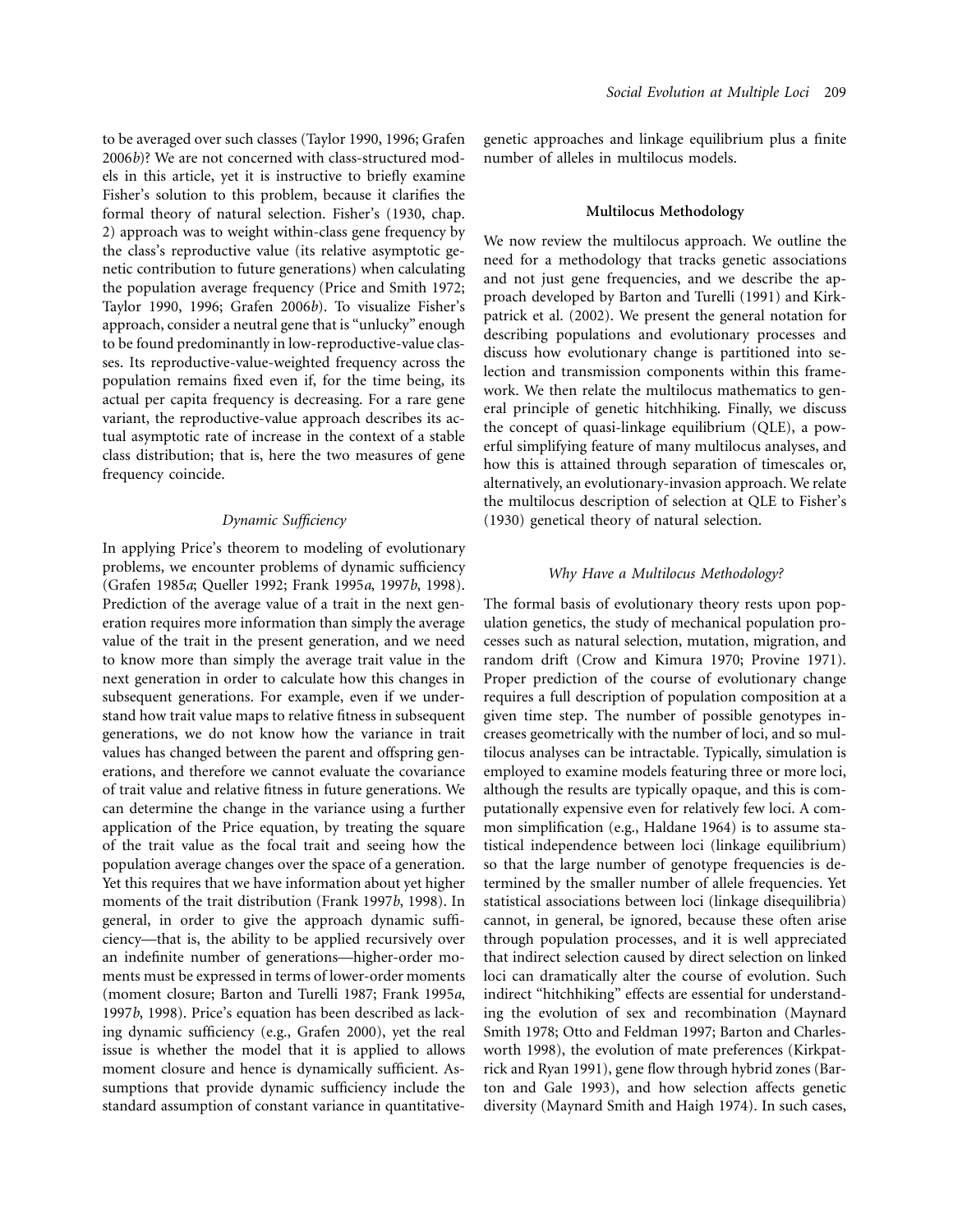it is essential that we follow the frequency of each genotype and not just gene frequencies.

Expressing evolutionary change in terms of changes in genotype frequencies can obscure the dynamics of quantities that are of more immediate interest, for example, gene frequencies and population average trait values. An alternative is to follow the gene frequencies and all linkage disequilibria, which is the approach adopted by the multilocus methodology of Barton and Turelli (1991) and Kirkpatrick et al. (2002). This involves tracking the same number of evolving variables as if we were following genotype frequencies, but it lends itself to a quantitative genetic approach that neatly partitions the various causes of evolutionary change. It also leads the way to a powerful simplifying assumption, that of quasi-linkage equilibrium (Kimura 1965; Nagylaki 1993), which reduces the multilocus problem to the same difficulty as is achieved by assuming linkage equilibrium but does approximate the effects of linkage disequilibrium.

# *Multilocus Notation*

The power of the multilocus methodology lies in its generality, but this can make discussion of the interpretation of the notation somewhat confusing. We summarize the key notation in table 1. The following excursion into the notation will highlight only the features that are of most immediate interest to the aims of this article—that is, making the possibilities for modeling social evolution explicit. For a comprehensive account, see Kirkpatrick et al. (2002).

The approach is to describe the genetical composition of the population in terms of the allelic values at the various positions where genes reside and also the associations

between these positions. For example, a model involving haploids with two biallelic loci might involve a separate position for each locus (and average allelic values, or allele frequencies, for each) and also a term describing the linkage disequilibrium between the two loci. But positions are not synonymous with loci—for instance, in a diploid context with genomic imprinting, it may be necessary to describe the maternal and paternal instances of the same locus as two separate positions. Thus, we might more correctly describe this as a multiposition methodology.

Of interest to us are the deviations ( $\zeta_i = X_i - \varphi_i$ ) of a gene's allelic value (*X***<sup>i</sup>** ) from some arbitrary reference value (℘**<sup>i</sup>** ) for a given gene position (**i**). It is natural (and convenient) to define the reference value as the average allelic value ( $\varphi_i = \overline{X_i}$ ) for that position so that the allelic deviations are simply deviations from the average. We use this convention throughout the remainder of this article. Deviation values may be assigned to sets of gene positions and are given by the product of the allelic deviations over the set  $(\zeta_A = \prod_{i \in A} \zeta_i)$ . Statistical associations between gene positions are described by taking the expectation of these deviation terms across the population ( $\mathcal{D}_A = E(\zeta_A)$ ). For example, the association between two loci, *i* and *j*, in a haploid individual is  $\mathfrak{D}_{ij} = E(\zeta_{ij}) = E[(X_i - \overline{X}_i)(X_j - \overline{X}_i)]$  $X_i$ ), which corresponds exactly to the linkage disequilibrium between these two loci. The definition allows us to describe the association between any two gene positions, such as two homologous genes at a single locus or an autosomal gene and a mitochondrial gene within a eukaryotic cell. It also allows us to generalize the association to arbitrary numbers of gene positions (fig. 1*A*). Because of our convention regarding reference values, the association at a single position is zero  $(\mathfrak{D}_i = E(X_i - \overline{X}_i) = 0)$ .

**Table 1:** Summary of the key multilocus notation encountered in this article

| Multilocus notation                       | Definition                                                                                                 |
|-------------------------------------------|------------------------------------------------------------------------------------------------------------|
| i, j                                      | Generic gene positions                                                                                     |
| A, B                                      | Generic sets of gene positions                                                                             |
| $X_i$                                     | Allelic value at a gene position i                                                                         |
| $\mathcal{O}_1$                           | Reference value for gene position i; usually the average, $\overline{X}_i$                                 |
| $\zeta_i = X_i - \varnothing_i$           | Allelic deviation at a gene position i                                                                     |
| $\zeta_{\rm A} = \prod_{i \in A} \zeta_i$ | Allelic deviation for a set of positions A                                                                 |
| $\mathcal{D}_A = E(\zeta_A)$              | Association over a set of positions A                                                                      |
| $p_i$ , $q_i$                             | Frequencies of the $X_i = 1$ and $X_i = 0$ alleles, respectively                                           |
| $\boldsymbol{z}$                          | Generic phenotype                                                                                          |
| G                                         | Set of all gene positions contributing to the phenotype                                                    |
| $\gamma_{\rm A}$                          | Contribution of set of positions A to the phenotype                                                        |
| w                                         | Fitness                                                                                                    |
| W                                         | Set of all gene positions contributing to fitness                                                          |
| $\alpha_{\rm A}$                          | Contribution of set of positions A to relative fitness; the generalized selection coefficient              |
| $t_{A\leftarrow U}$                       | Probability that set of positions A after transmission derived from set of positions U before transmission |
| Т                                         | Set of positions contributing to transmission phenotype                                                    |
| $\tau_{A\leftarrow U V}$                  | Contribution of set of positions V to the $t_{A\leftarrow U}$ phenotype                                    |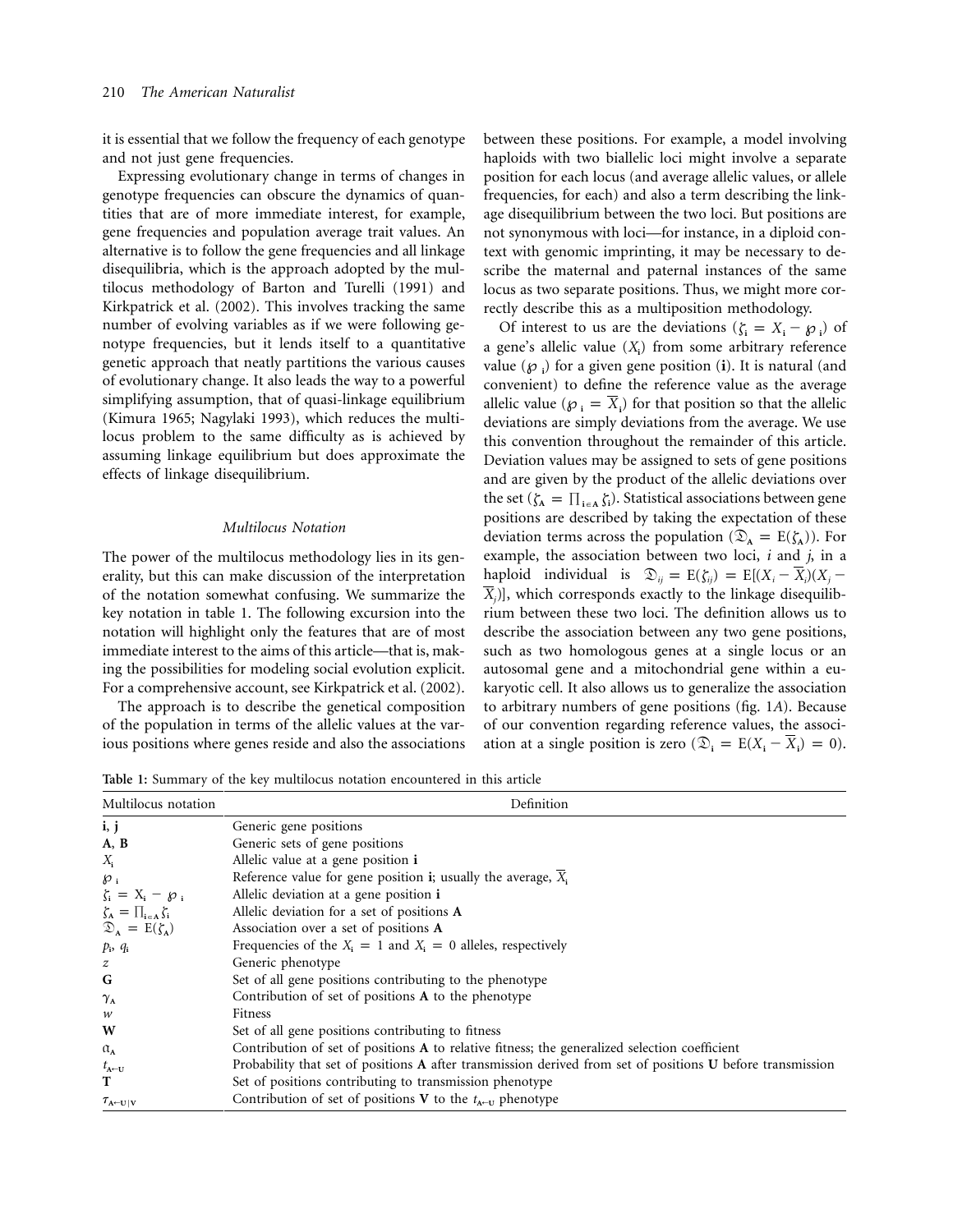

**Figure 1:** An illustration of gene positions and associations within the multilocus framework. *A*, A diploid individual contains one genomic set (*1*) from its mother and another genomic set (*2*) from its father. Here, three loci (*i*, *j*, and *k*) are shown. Association terms can be assigned to a single gene position (e.g.,  $\mathfrak{D}_{i}$ ), to two gene positions (e.g., linkage disequilibrium  $\mathfrak{D}_{i}$ ) within a genome set, the Hardy-Weinberg disequilibrium between maternal and paternal genomes at the same locus ( $\mathcal{D}_{i_1 i_2}$ ), and the association of a gene position with itself ( $\mathcal{D}_{k_1 k_1}$ ), and to three or more gene positions (e.g.,  $\mathcal{D}_{i_{j}}$  or  $\mathcal{D}_{i_{j}}$ *kk<sub>b</sub>*). *B*, There is no reason why associated genes must be restricted to the same individual. Here we illustrate some associations between two haploid individuals (*1*, *2*) with three loci. Note that this two-haploid-individuals model is mathematically equivalent to the diploid model.

Finally, there is no reason why associated genes should all be resident within a single individual (fig. 1*B*; Kirkpatrick et al. 2002; Roze and Rousset 2005). The major aim of this article is to expand on this crucial point and to forge conceptual links between multilocus and social evolution theory. Typically, we assume biallelic loci and assign one allele the value  $X = 1$  and the other the value  $X = 0$ . Thus, the average allelic value at a gene position is the frequency of the  $X = 1$  allele. We will denote this as *p* and the frequency of the  $X = 0$  allele as  $q = 1 - p$ . This convention allows a reduction formula to be applied to association terms over sets containing repeated gene positions:  $\mathcal{D}_{\text{Aii}} = p_i q_i \mathcal{D}_{\text{A}} +$  $(1 - 2p_i)\mathfrak{D}_{Ai}$ . More generally, any number of alleles may exist at each locus, with arbitrary allelic values; the central multilocus expressions remain valid.

Once we have defined the genetical composition of the population in general, we can describe phenotypes. A phenotype (*z*) is defined as

$$
z = \bar{z} + \sum_{A \subseteq G} \gamma_A (\zeta_A - \mathfrak{D}_A), \tag{2}
$$

where  $\bar{z}$  is the mean phenotypic value for the population, **G** is the set of all positions that contribute to the phenotype, and  $\gamma_A$  is the partial least squares regression of phenotype on the deviation term  $(\zeta_A)$  for the set of loci **A** (holding all other deviations fixed). This is a standard multiple regression, where the predictors of phenotypic

value are given by the deviation terms  $\zeta_A$  (recall that the association  $\mathcal{D}_A$  is simply the population average of  $\zeta_A$ ). We regard a phenotype in the broad sense, that is, any aspect (trait) associated with a set of gene positions, for example, weight, eye color, propensity to behave altruistically, or, perhaps, an allele's frequency or the association between genes in the set. A special case of particular interest is when the phenotype is relative fitness itself. We may express relative fitness as

$$
\frac{w}{\bar{w}} = 1 + \sum_{A \subseteq W} \alpha_A (\zeta_A - \mathfrak{D}_A). \tag{3}
$$

The  $\alpha_A$  terms provide generalized selection coefficients and are the partial regressions (i.e., holding all other associations constant) of relative fitness on the deviation  $(\zeta_A)$  for a particular set of positions (**A**), and **W** is the set of all positions contributing to fitness. The relation of the generalized selection coefficient to average effect and average excess is discussed by Barton and Turelli (1991).

# *Describing Changes in Associations*

The notation described above provides a sufficiently detailed description of population processes to allow for a dynamically sufficient model of multilocus evolutionary change, without simplifying assumptions such as linkage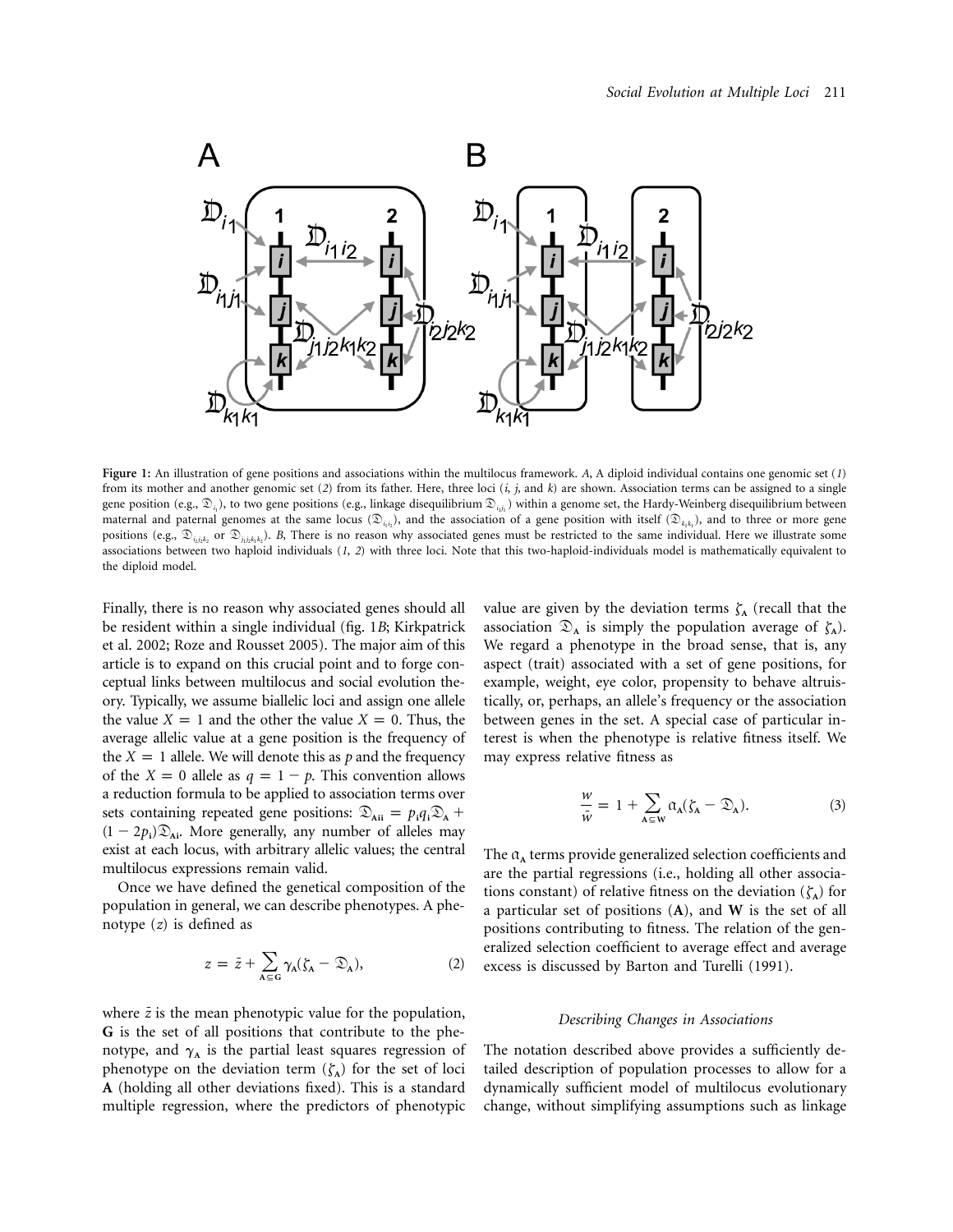equilibrium. Evolutionary change is summarized by two expressions describing selection and transmission in this system. The change in an association due to selection is

$$
\Delta_{\mathcal{S}} \mathfrak{D}_{\mathbf{A}} = \sum_{\mathbf{U} \in \mathbf{W}} \alpha_{\mathbf{U}} (\mathfrak{D}_{\mathbf{U}\mathbf{A}} - \mathfrak{D}_{\mathbf{U}} \mathfrak{D}_{\mathbf{A}})
$$
(4)

(Barton and Turelli 1991; Kirkpatrick et al. 2002). This description of change also allows us to describe the change in average allelic values at a single position. If we are concerned with biallelic loci with allelic values  $X_i = 1$  at frequency  $p_i$  and  $X_i = 0$  at frequency  $q_i = 1 - p_i$ , then from equation (4), the change in an allele's frequency is

$$
\Delta_{\rm s} p_{\rm i} = \sum_{\rm U \subseteq W} \alpha_{\rm U} \mathfrak{D}_{\rm Ui},\tag{5}
$$

because  $\Delta_s p_i = \Delta_s \mathfrak{D}_i$ . Recall that Fisher's (1930) genetical theory of natural selection defines selection according to change in gene frequency, described in a peculiar way that weights by class reproductive values. This view of selection will not generally coincide with the description of selection provided by the multilocus approach, because the latter describes actual per capita gene frequency change. However, the two do coincide in the context of an evolutionaryinvasion analysis, to be discussed below. The change in an association due to transmission is defined as

$$
\Delta_{\mathrm{T}}\mathfrak{D}_{\mathrm{A}} = \left(\sum_{\mathrm{U}} t_{\mathrm{A}\leftarrow\mathrm{U}}\mathfrak{D}_{\mathrm{A}}\right) - \mathfrak{D}_{\mathrm{A}},\tag{6}
$$

where the  $t_{A\leftarrow U}$  coefficients represent the probability that the set of positions **A** was drawn from source set of positions **U** during the transmission event. The above form is sufficient when transmission is genotype independent. Wherever this is not the case, for example, for segregation distorters (Hurst et al. 1996) or modifiers of recombination (Barton 1995), the transmission coefficient can be expressed as a regular phenotype:

$$
t_{A\leftarrow U} = \bar{t}_{A\leftarrow U} + \sum_{V \subseteq T} \tau_{A\leftarrow U|V} (\zeta_V - \mathfrak{D}_V)
$$
 (7)

(adapted from Barton 1995). Here, **T** is the set of all gene positions affecting the transmission phenotype, **V** is any combination of positions from this set, and the  $\tau$  coefficients have the usual partial-regression definition. Genotypedependent transmission is given by

$$
\Delta_{\mathrm{T}} \mathfrak{D}_{\mathrm{A}} = \left\{ \sum_{\mathrm{U}} \left[ \bar{t}_{\mathrm{A} \leftarrow \mathrm{U}} \mathfrak{D}_{\mathrm{U}} + \sum_{\mathrm{V} \subseteq \mathrm{T}} \tau_{\mathrm{A} \leftarrow \mathrm{U} | \mathrm{V}} (\mathfrak{D}_{\mathrm{U} \mathrm{V}} - \mathfrak{D}_{\mathrm{U}} \mathfrak{D}_{\mathrm{V}}) \right] \right\} - \mathfrak{D}_{\mathrm{A}}.
$$
 (8)

Note that, analogous to the derivation of expression (5) from equation  $(4)$ , we can use expressions  $(6)$  and  $(8)$  to describe the change in allele frequency due to transmission. Allele frequencies do not change across genotype-independent transmission events, although they may change when transmission is genotype dependent.

Reference values ( $\varphi$ <sub>i</sub>) are not automatically updated during the selection or transmission event, and so if we used the average allelic values  $(\overline{X}_i)$  as reference values before the event, the associations after the event  $(\mathcal{D}_A)$  are still expressed in terms of deviations from the average allelic values before the event. In order to reexpress these in terms of deviations about the current average value, we need to update reference values, as outlined by Kirkpatrick et al. (2002). Kirkpatrick et al. also describe how deterministic population processes, such as mutation and migration, can be incorporated into the above scheme.

### *Hitchhiking*

Such changes in gene frequencies and genetical associations can be described in terms of genetic "hitchhiking." This term was coined by Maynard Smith and Haigh (1974) to describe the increase in frequency for alleles that are linked to a beneficial mutation as the latter sweeps to fixation. It has since been used to describe, more generally, the perturbation of gene frequencies due to selection at linked loci (Barton 2000). An aim of this article is to include kin selection within this generalized view of hitchhiking. Here we show that the hitchhiking view allows for straightforward interpretation of the multilocus results.

Examining expression (5), which describes the change in a gene's frequency due to selection, and separating the response to direct selection at that gene position from indirect selection effects, we may write

$$
\Delta_{\mathcal{S}} p_{i} = \alpha_{i} \mathfrak{D}_{ii} + \sum_{U \subseteq W, U \neq i} \alpha_{U} \mathfrak{D}_{Ui}.
$$
 (9)

The response to selection is given by the product of direct selection  $(\alpha_i)$  acting on the focal gene position and the appropriate association term (the variance at that gene position, which for two alleles is  $\mathcal{D}_{ii} = p_i q_i$ , plus the sum of similar products describing selection on other gene positions  $(\mathfrak{a}_\mathbf{U})$  and the association between these and the focal gene position  $(\mathfrak{D}_{\text{Ui}})$ . Assuming genotype-independent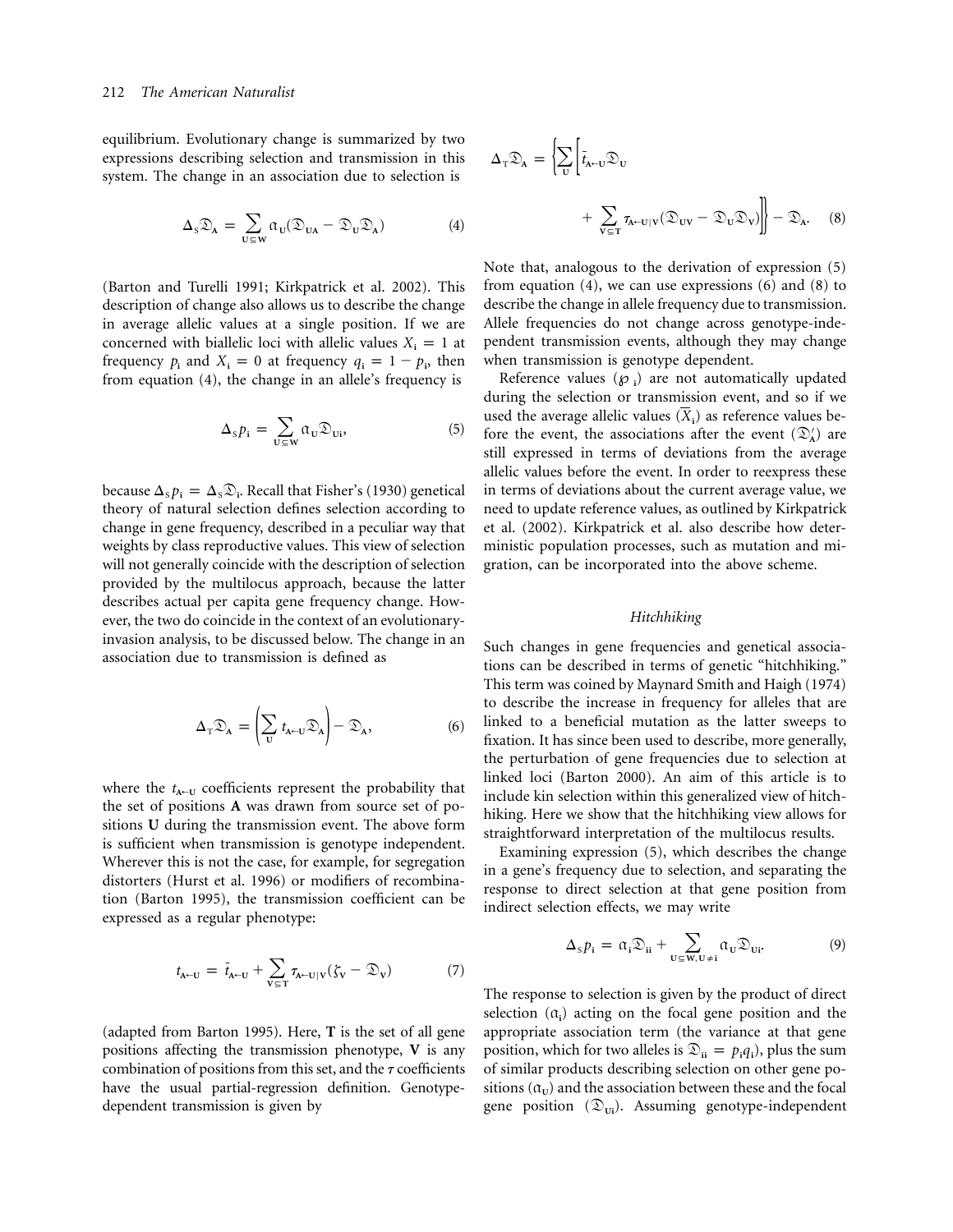transmission, this is the total change in gene frequency. For example, we may describe additive fitness effects *s* and *t* of genes at two linked loci *i* and *j*, respectively, within haploids. Here fitness is given by  $w = 1 + sX_i + tX_j = 1$  $1 + sp_i + tp_j + s\zeta_i + t\zeta_j$ . Using these to describe an average fitness function  $w/\bar{w}$  and rearranging into the form of equation (3), we have generalized selection coefficients:  $\alpha_i = s/\bar{w}$  and  $\alpha_j = t/\bar{w}$ . For this example, expression (9) takes the form

$$
\Delta_{\rm s} p_{\rm i} = \frac{s}{\bar{w}} p_{\rm i} q_{\rm i} + \frac{t}{\bar{w}} \mathfrak{D}_{\rm ij}, \tag{10}
$$

where the association modulating the effect of direct selection on locus *j* on gene frequency change at locus *i* is simply the linkage disequilibrium between these two loci  $(\mathfrak{D}_{ii})$ . In the absence of indirect effects from the linked locus *j*, the direction of selection at *i* has the same sign as *s*; that is, the frequency of the focal gene at locus *i* increases when  $s > 0$ . If indirect effects are allowed for, this condition is  $s + t\beta_{X_j, X_i} > 0$ , where  $\beta_{X_j, X_i} = \mathcal{D}_{ij}/p_i q_i$  is the regression of  $X_j$  on  $X_i$ . Thus, a neutral  $(s = 0)$  or even deleterious  $(s < 0)$  gene may increase in frequency under the action of selection at a linked locus ( $t > 0$  and  $s + t\beta_{X_i, X_i} > 0$ ), and a beneficial gene  $(s > 0)$  may decrease in frequency if its associate is sufficiently disfavored  $(t < 0$  and  $s +$  $t\beta_{X_i, X_i} < 0$ .

# *Quasi Linkage Equilibrium*

Kimura (1965) showed that multilocus systems often rapidly settle into a state such that linkage disequilibria (measured in a particular way, which allows them to be independent of gene frequencies) become virtually constant. He referred to this state as quasi linkage equilibrium (QLE; see also Nagylaki 1993). A separation-of-timescales approach based on this observation can greatly simplify a multilocus analysis. If the dynamics of linkage disequilibria occur on much shorter timescales than gene frequency change, then at any time the population can be fully described by the set of gene frequencies because knowing these allows recovery of the quasi-equilibrium genetic associations (Barton and Turelli 1991; Kirkpatrick et al. 2002). This separation of timescales is justified when processes that lead to the buildup of linkage disequilibrium (e.g., selection) are weak relative to those that lead to the breakup of linkage disequilibrium (e.g., recombination).

The QLE state is also attained when a very rare gene invades a population. The change in frequency of a vanishingly rare gene variant depends on its distribution across background genotypes, and although this distribution may change over time, it will eventually settle into some asymptotic state. In order to assess invasibility, one

considers the asymptotic rate of increase of the gene at this QLE state. The approach easily extends to allow for multiple loci with simultaneously segregating variation. In particular, the asymptotic growth of all gene variants is given by the leading eigenvalue and the stable distribution by the dominant right eigenvector of the transition matrix that describes how the population composition changes from one generation to the next. For a recent example of evolutionary-invasion analysis in a multilocus model that makes links with evolutionary game theory concepts such as evolutionary and convergence stability (Maynard Smith and Price 1973; Eshel and Motro 1981; Taylor 1996), see Gardner and Kalinka (2006). Evolutionary-invasion approaches are common in theoretical social evolution analyses and so provide a straightforward means of making tractable a social evolutionary multilocus analysis. The approach also allows one to sidestep issues of reproductive value in class-structured populations; recall Fisher's (1930) approach, in which reproductive-value weightings translate present gene frequency change into asymptotic change for a rare gene variant. Class structure is easily incorporated into multilocus analysis, simply by incorporating extra gene positions in order to distinguish genes in different classes of individuals (Kirkpatrick et al. 2002). Employing an evolutionary-invasion analysis to examine the asymptotic increase of a rare gene variant implicitly takes care of these reproductive-value issues. Put another way, the Fisherian account of natural selection and the description of the action of selection provided by the multilocus approach coincide in the context of an evolutionary-invasion analysis.

#### **Foundations of Social Evolution Theory**

We review the key concepts and formal foundations of social evolution theory. The link between alternative levelsof-selection and neighbor-modulated-fitness approaches to describing and modeling social evolution is given by Price's theorem. The neighbor-modulated-fitness approach gives rise to Hamilton's rule and the concept of relatedness. We discuss the inclusive fitness interpretation but suggest that a direct, neighbor-modulated-fitness approach is often simpler from a modeling perspective.

#### *What Is Social Evolution Theory?*

Social evolution concerns those traits that influence the fitness of individuals beyond their bearer (Trivers 1985; Frank 1998). These are categorized according to the fitness effects for the bearer of the trait and that individual's social partners. The four possibilities are mutual benefit  $(+ +)$ , selfishness  $(+ -)$ , altruism  $(- +)$ , and spite  $(- -)$ ; table 2; Hamilton 1964; Trivers 1985; West et al. 2007). Typically,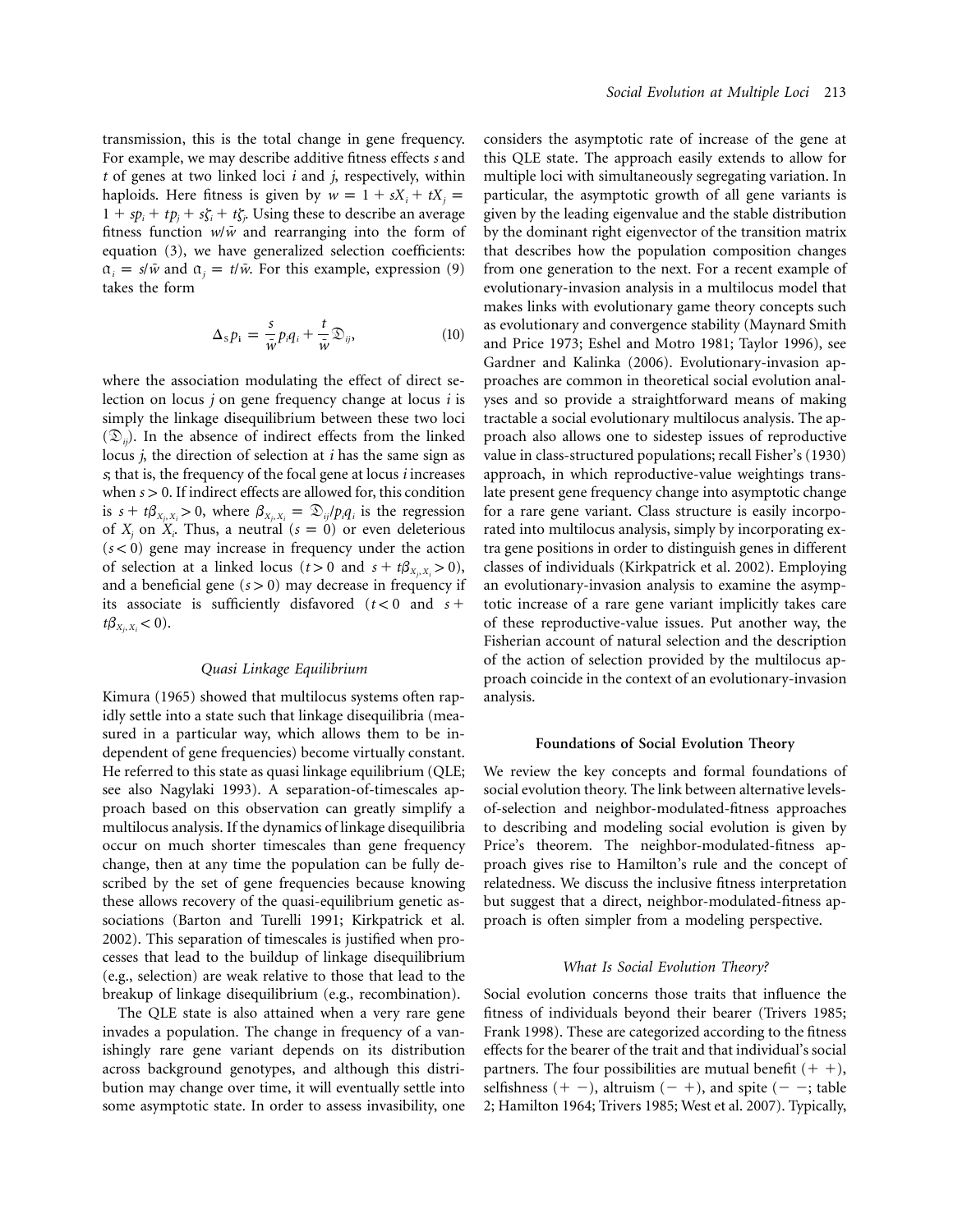**Table 2:** A classification of social behaviors according to their effect on the fitness of the actor and the recipient

|                 |                                                            | Effect on recipient |  |
|-----------------|------------------------------------------------------------|---------------------|--|
| Effect on actor |                                                            |                     |  |
|                 | Mutual benefit                                             | Selfishness         |  |
|                 | Altruism                                                   | Spite               |  |
|                 | Note: After Hamilton (1964) Trivers (1985) and West et al. |                     |  |

Note: After Hamilton (1964), Trivers (1985), and West et al. 2007.

behaviors are described as cooperation, or helping, if they enhance a social partner's fitness  $(+ + and - +)$  and as harming if they reduce the social partner's fitness  $(+$ and  $-$  -; Rousset 2004; West et al. 2007). For a comprehensive synthesis of social evolution theory, see Frank (1998).

#### *Levels of Selection versus Neighbor-Modulated Fitness*

A formal basis for social evolution theory is provided by Price's (1970, 1972) theorem, which may be applied in two different but equivalent ways. Its first application is the levels-of-selection approach (Price 1972; Hamilton 1975; Wade 1985), which describes evolutionary change according to selection between groups and transmission of individuals between parent and offspring groups (incorporating a lower-level, within-group selection process). Making the between- and within-group selection processes explicit, Price's equation (1) becomes

$$
\Delta \bar{z} = \text{Cov}_i \bigg( \frac{w_i}{\bar{w}}, z_i \bigg) + \text{E}_i \bigg[ \text{Cov}_j \bigg( \frac{w_{ij}}{\bar{w}}, z_{ij} | i \bigg) \bigg], \tag{11}
$$

where groups are indexed  $i \in I$  and individuals within groups are indexed  $j \in J$  so that  $z_{ij}$  is the trait value of the *j*th individual in the *i*th group,  $w_{ij}$  is this individual's fitness,  $z_i = E_i(z_i)$  is the trait value of the *i*th group,  $w_i = E_i(w_{ii})$  is the fitness of the *i*th group, and the subscripts *I* and *J* indicate the sets over which the summary statistics are taken.

The second application of Price's theorem to social evolution is the neighbor-modulated-fitness approach (Hamilton 1964, 1970). Here the same two-level selection process described by equation (11) is summarized into a single covariance term, where the target "neighbor-modulated" fitness summarizes the net effect of within- and betweengroup selection:

$$
\Delta \bar{z} = \text{Cov}\bigg(\frac{w_{ij}}{\bar{w}}, z_{ij}\bigg). \tag{12}
$$

Here the covariance between trait value and relative neighbor-modulated fitness is taken over all individuals in the whole population. This is simply the selection covariance component of the original Price (1970) equation. Note that we have explicitly assumed perfect transmission at the individual level. Transmission bias, for example, due to segregation distortion (Hurst et al. 1996), can be implemented within a neighbor-modulated-fitness scheme by considering these genes to be the individuals of the analysis. The neighbor-modulated-fitness and levels-of-selection approaches are mathematically equivalent. For example, in the context of the evolution of altruism, altruists suffer a within-group disadvantage  $(Cov_i(w_i/\bar{w}, z_i|i) < 0)$ due to exploitation by their more selfish social partners and enjoy a group-level advantage  $(Cov_i (w_i / \bar{w}, z_i) > 0)$  due to their altruism, which might under some conditions give a total advantage for altruism  $(Cov (w_{ii}/\bar{w}, z_{ii}) > 0)$ . The neighbor-modulated fitness will reflect any tendency for altruistic individuals to associate with other altruists such that the benefits of socializing of altruistic neighbors might outweigh the immediate costs of altruism, to derive a net fitness benefit. This is the basis of the kin selection approach, with the association between social partners being described by the kin selection coefficient of relatedness. Thus, there is an equivalence between group selection and kin selection; they are the same process (Hamilton 1975; Wade 1985; Frank 1986*b*; Queller 1992; Dugatkin and Reeve 1994; Wenseleers et al. 2003; Foster et al. 2006). Although this means that the units-of-selection debate is empirically vacuous, it still manages to drag on in many of social evolution's sister disciplines (West et al. 2007). In practice, levels-of-selection approaches are cumbersome and technically problematic, and so the neighbor-modulated-fitness approach is often preferable (Frank 1986*a*, 1998; Taylor and Frank 1996; Queller 2004).

#### *Hamilton's Rule*

A central result of social evolution theory is Hamilton's (1963, 1964, 1970) rule, which is the basis of kin selection theory. The clearest and most general derivation of Hamilton's rule is achieved using Price's theorem (Price 1970; Hamilton 1970). Taking a neighbor-modulated-fitness approach and dropping the individual and group indices, the response to selection can be partitioned as a product of the selection gradient and additive genetic variation in the trait of interest:

$$
\Delta \bar{z} = \text{Cov}\left(\frac{w}{\bar{w}}, z\right) = \beta_{w/\bar{w}, z} \sigma_z^2. \tag{13}
$$

Assuming nonzero genetic variation, the response to se-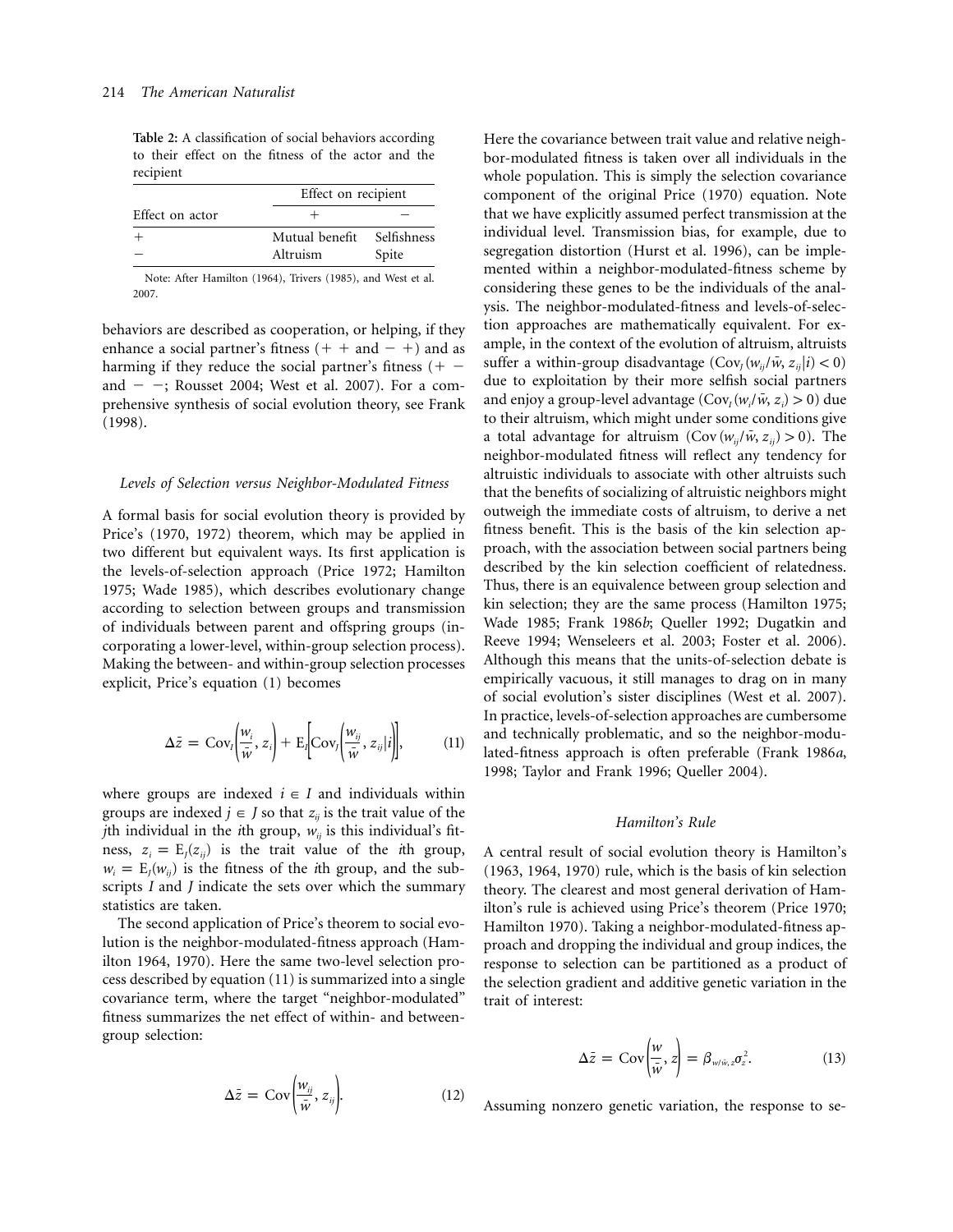lection has the same sign as the regression coefficient, and this can be partitioned to give

$$
\beta_{w/\tilde{w},z} = \frac{\beta_{w,z\cdot\hat{z}} + \beta_{w,\hat{z}\cdot z}\beta_{\hat{z},z}}{\tilde{w}}
$$
(14)

(Queller 1992; Frank 1998), where the partial regression of the individual's fitness on its breeding value (holding fixed the average breeding value of social partners,  $\hat{z}$ *)* is  $\beta_{w,z\hat{z}} = -C$ , which describes the direct cost of carrying genes associated with the social trait; the partial regression of its fitness on social-partner breeding value (holding its own breeding value fixed) is  $\beta_{w\hat{z}z} = B$ , which describes the benefit of having social partners genetically predisposed to the social behavior; and the regression of socialpartner breeding value on its own breeding value is  $\beta_{\hat{z},z}$ which is the kin selection coefficient of relatedness (*R*; Hamilton 1963, 1970; Grafen 1985*a*; Queller 1992) between the focal individual and its social partners. Substituting these definitions into expression (14), we derive a condition for when social trait is favored by selection:

$$
RB - C > 0. \tag{15}
$$

Hamilton's rule states that the trait is favored when the direct cost to the bearer is less than the direct benefit to social partners devalued according to the relatedness between bearer and recipient. The derivation reveals that Hamilton's rule is an exact and general statement of social evolutionary change. Here we have continued to neglect class structure; development of Hamilton's rule for classstructured populations is provided by Taylor (1990). For the purposes of this article, we simply note that this describes change in reproductive-value-weighted gene frequencies or, equivalently, the actual asymptotic gene frequency change.

Hamilton's rule provides a framework in which to conceptualize social evolution, but how is a social evolutionary analysis conducted? A straightforward approach is the direct-fitness methodology developed by Taylor and Frank (1996; see also Frank 1997*a*, 1998). This is a neighbormodulated-fitness approach that assumes vanishing trait variation so that the statistical least squares regression of fitness on breeding value can be rewritten as a derivative of a fitness function with respect to genetic value,  $dw/dz$ . Analogous to the expansion of the regression into partialregression terms in expression (14), we may write

$$
\frac{dw}{dz} = \frac{\partial w}{\partial z} + \frac{\partial w}{\partial \hat{z}} \frac{d\hat{z}}{dz} = \frac{\partial w}{\partial z} + \frac{\partial w}{\partial \hat{z}} R,\tag{16}
$$

where  $\partial w/\partial z = -C$  describes the cost of the social act,  $\partial w/\partial \hat{z} = B$  describes the benefit of associating with neighbors expressing the social act,  $d\hat{z}/dz = R$  is the kin selection coefficient of relatedness, and these derivatives are evaluated at  $z = \hat{z} = \bar{z}$ . Equilibrium points ( $z^*$ , satisfying  $dw/dz|_{z=\hat{z}=\hat{z}=\hat{z}}$ <sup>\*</sup> = 0) may be assessed for evolutionary and convergence stability by inspection of second derivatives (Maynard Smith and Price 1973; Eshel and Motro 1981; Christiansen 1991; Taylor 1996). The approach is readily adapted to social evolution in class-structured populations (Taylor and Frank 1996; Frank 1998; Taylor et al. 2007).

In the above discussion, we have focused on the neighbormodulated-fitness interpretation of Hamilton's rule, and this is most natural from a modeling perspective. However, Hamilton's (1964, 1970) usual interpretation was one of "inclusive fitness," and this has remained a popular concept. Neighbor-modulated fitness describes the fitness effect of a focal individual's behavior and the behaviors of its social partners on the focal individual's fitness, and properly this is averaged over all carriers of a variant gene. It provides a quantity that is maximized (a maximand) under the action of selection; however, it is the gene rather than the individual that is assigned a neighbor-modulated fitness, and so this leads to the view of the gene as maximizing agent (Dawkins 1976). Hamilton (1964, 1970, 1996) was interested in recovering a maximizing principle for individuals, in the tradition of Darwin (1859) and Fisher (1930), and developed inclusive fitness accordingly. Inclusive fitness attributes all the fitness consequences of a single actor's behavior for itself and all social partners, weighting each fitness component according to the relatedness of the recipient to the actor, and thus presents a fitness-accounting approach that is alternative but equivalent to neighbor-modulated fitness (Hamilton 1964; Queller 1992; Frank 1997*a*; Taylor et al. 2007). Crucially, a Darwinian individual has control over its inclusive fitness but not its neighbor-modulated fitness, and so inclusive fitness provides a maximand for social individuals (Grafen 2006*a*).

We now address some points relating to the kin selection coefficient of relatedness. There has been great confusion in the literature as to what "relatedness" is, for several reasons. First, different derivations of Hamilton's rule take as their focal trait a variety of different quantities, and so the exact definition of relatedness varies between these derivations. In the original derivation of Hamilton's rule (1964) and many that have followed (e.g., Hamilton 1970; Rousset 2004), the trait of interest (*z*) has been the genic value at a single gene position. Thus, the regression coefficient of relatedness has been described in terms of identity in state, specifically, departures of this from the population average (Rousset 2004). The interest in social evolution in structured populations, where social partners will tend to be genealogical kin (Hamilton 1964), has led to relatedness being described by Wright's *F* statistics (e.g., Hamilton 1970; Michod and Hamilton 1980; Frank 1998;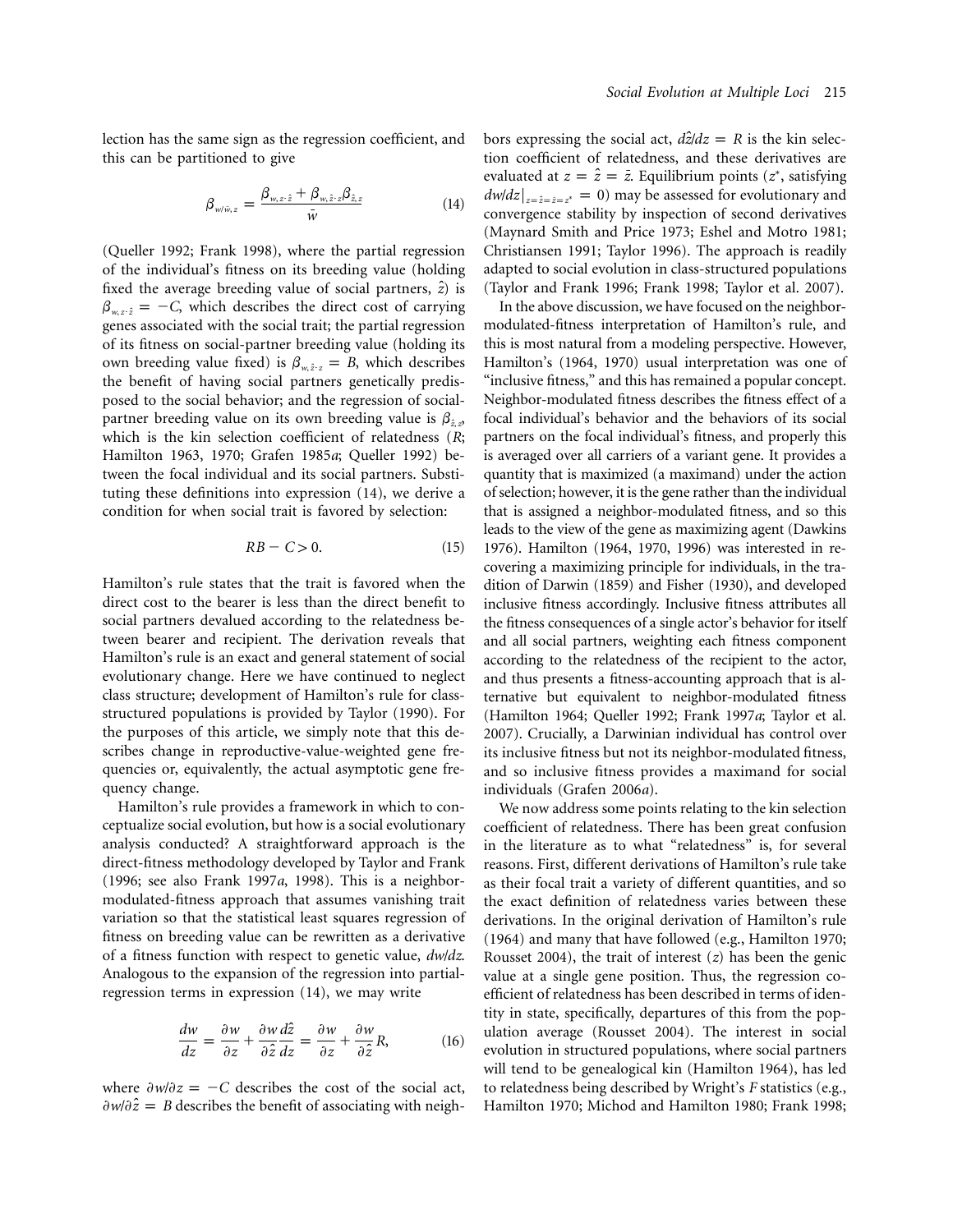Rousset 2004). Elsewhere, Hamilton's rule has been derived to express the change in the social behavior phenotype (e.g., Grafen 1985*a*; Queller 1985, 1992; Frank 1998), often considered as a quantitative trait with many underlying gene positions contributing. Here the coefficient of relatedness is treated as a regression of some summary measure of the individual's genetic value for that trait—such as a breeding value (Queller 1992), p-score (Grafen 1985*a*), or gene frequency (Hamilton 1964, 1970)—or simply as the regression of partner phenotype on own phenotype value (Queller 1985).

Second, much interest in social evolution has focused on examples where the genetical similarity of social partners is due to coancestry. It has frequently been useful to describe relatedness in terms of identity by descent (IBD; Malécot 1948), which provides an approximation of identity in state for rare genetic variants (see Rousset 2004 for a recent review). The result is that the coefficient of relatedness has often been confused with genealogical relationship. It is unfortunate that in coining the phrase "kin selection," Maynard Smith (1964) inadvertently obscured a more general principle underlying the process he helped to popularize. Hamilton (1964) illustrated this with a thought experiment involving a "greenbeard" (Dawkins 1976) gene that causes its bearer to display a distinctive phenotypic marker and also to dispense altruism preferentially toward bearers of the marker, regardless of genealogical relationship. Because recipients of altruism carry the gene, there is a positive association (relatedness) between social partners, and hence greenbeard altruism may be favored (for empirical examples, see Keller and Ross 1998; Queller et al. 2003).

Such confusion has caused the importance of Hamilton's rule to be overlooked. The most widely known derivation of Hamilton's rule is the original (Hamilton 1964), where it emerged from analysis of a one-locus model. This has led to Hamilton's rule being regarded as an approximate, heuristic result based on a simplified model (Feldman and Cavalli-Sforza 1978; Bulmer 1994; Schwartz 2002). However, the derivation of Hamilton's rule using Price's theorem (Hamilton 1970) applies very generally. The cost of this generality is that it hides a lot of detail, and so naive application of Hamilton's rule may lead to mistakes. For this reason, it is easier to use standard population genetics, game theory, or other methodologies to derive a condition for when the social trait of interest is favored by selection and then use Hamilton's rule as an aid for conceptualizing this result (Taylor and Frank 1996; Frank 1998).

# **Social Evolutionary Multilocus Methodology**

In this section we make explicit the links between multilocus population genetics and social evolution theory.

The key is simply to understand that genetic associations between individuals are equivalent to genetic associations within individuals (Kirkpatrick et al. 2002; Axelrod et al. 2004; Gardner and West 2004*a*; Billiard and Lenormand 2005; Roze and Rousset 2005) so that relatedness and linkage disequilibrium are united in a common framework and kin selection can be understood within a generalized view of genetic hitchhiking. We show that applying Price's (1972) generalized theorem to the multilocus notation recovers the central multilocus dynamical equations. In particular, the Price's-theorem and multilocus approaches partition evolutionary change into selection and transmission components in equivalent ways; this agreement is crucial for translating results between approaches. The capacity of the multilocus approach to describe social evolution is implicit, and so no new methodology is derived. Instead, the potential for modeling social evolution is illustrated using a simple model of cooperation. We show how the results of a social evolutionary multilocus analysis can be interpreted in terms of Hamilton's rule and demonstrate that Hamilton's rule is an exact and generally correct result even when applied to complicated models involving gene interaction.

# *Price's Theorem for Multiple Gene Positions*

We described above how dynamic sufficiency in the context of a population genetic analysis requires that we be able to express higher-level associations in terms of lowerlevel associations (Barton and Turelli 1987; Frank 1998) and thus produce a closed system of Price's (1972) equations describing the total change of the system. This requires a model, or rather a set of parameter values, that fully describes the population in terms of selection and transmission processes. These parameters are described as part of the multilocus notation. We now demonstrate that the central multilocus expressions for change due to selection and transmission emerge as a result of applying the general form of Price's theorem to the multilocus notation. For the selection component of Price's (1972) theorem, we have

$$
\Delta_{s} \mathfrak{D}_{A} = \text{Cov} \left( \frac{w}{\overline{w}}, \zeta_{A} \right)
$$
\n
$$
= \sum_{U \subseteq W} \beta_{w/\overline{w}, \zeta_{U} \cdot (\zeta_{V} : V \neq U, V \subseteq W)} \text{Cov} \left( \zeta_{A}, \zeta_{U} \right) \qquad (17)
$$
\n
$$
= \sum_{U \subseteq W} \alpha_{U} (\mathfrak{D}_{UA} - \mathfrak{D}_{U} \mathfrak{D}_{A}),
$$

which we obtain by substitution for  $w/\bar{w}$  from equation (3) (Barton and Turelli 1991). The relative fitness  $(w/\bar{w})$ appearing as the target of selection in the first line im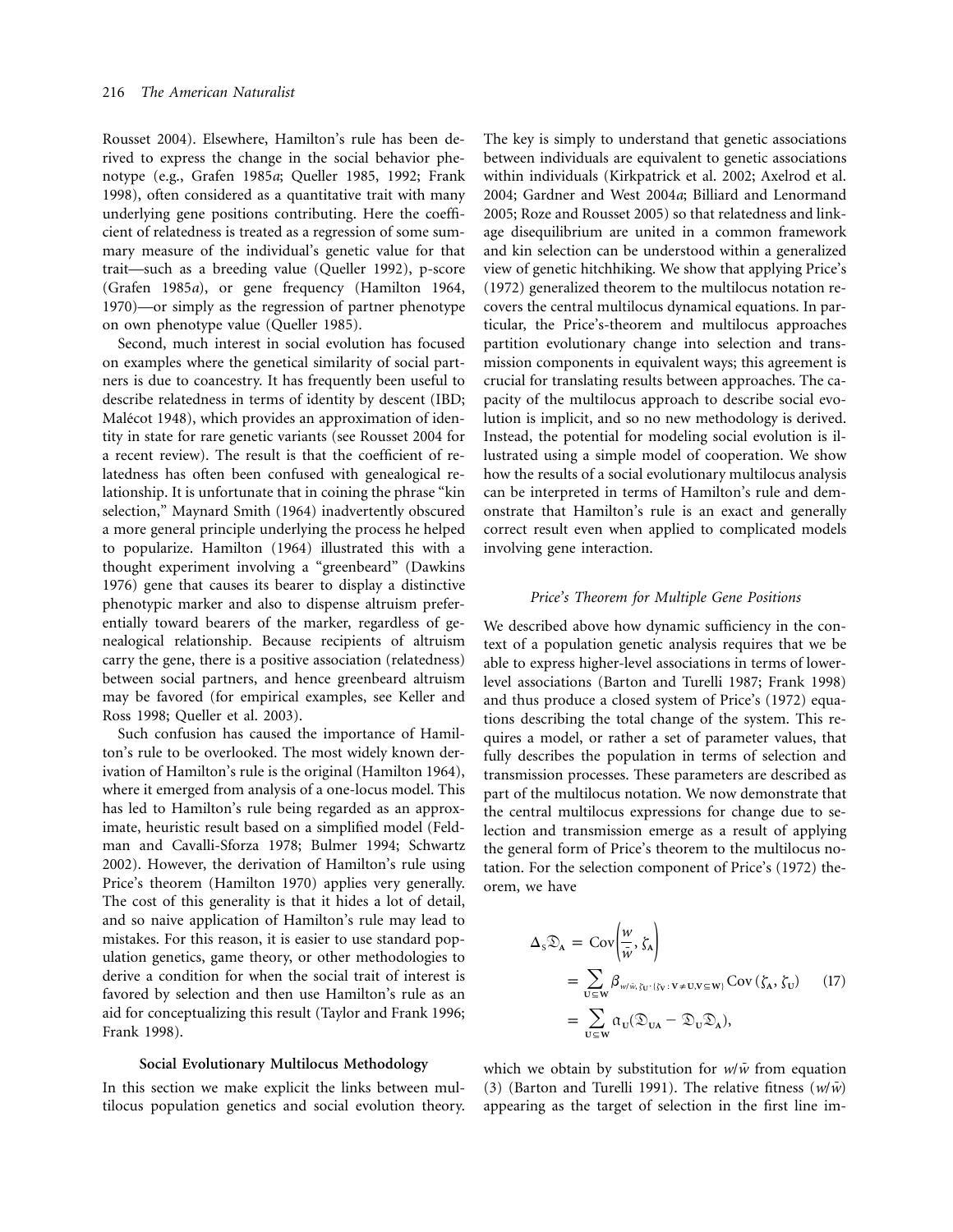plicitly describes the effect of all the genotypic determinants of fitness that are statistically associated with the focal trait  $(\zeta_A)$ . The partial regression in the second line describes the partial effect on relative fitness of the deviation term for the set of gene positions **U**, holding all other deviation terms fixed, and this provides the generalized selection coefficient  $(\alpha_{\text{U}})$  that appears in the third line. Note that here the "individuals" are arbitrary and may represent organisms or groups of organisms. Applying the multilocus notation to the transmission component of Price's (1972) theorem, under the assumption of genotypeindependent transmission, gives

$$
\Delta_{\mathbf{T}} \mathfrak{D}_{\mathbf{A}} = E \left[ \left( \frac{w}{\bar{w}} \right) \Delta \zeta_{\mathbf{A}} \right]
$$
  
\n
$$
= E \left\{ \left[ 1 + \sum_{v \in \mathbf{W}} \alpha_{v} (\zeta_{v} - \mathfrak{D}_{v}) \right]
$$
  
\n
$$
\times \left[ \sum_{v : v = A} t_{\mathbf{A} \leftarrow v} \mathfrak{D}'_{v} - \zeta_{\mathbf{A}} \right] \right\}
$$
  
\n
$$
= \sum_{v : v = A} t_{\mathbf{A} \leftarrow v} \mathfrak{D}'_{v} \qquad (18)
$$
  
\n
$$
- \left[ \mathfrak{D}_{\mathbf{A}} + \sum_{v \in \mathbf{W}} \alpha_{v} (\mathfrak{D}_{\mathbf{A} v} - \mathfrak{D}_{\mathbf{A}} \mathfrak{D}_{v}) \right]
$$
  
\n
$$
= \sum_{v : v = A} t_{\mathbf{A} \leftarrow v} \mathfrak{D}'_{v} - \mathfrak{D}'_{\mathbf{A}}.
$$

Again, we have substituted in the multilocus description of relative fitness  $(w/\bar{w})$  given in equation (3), and we describe the change between offspring and parent  $(\Delta \zeta_A)$ in terms of multilocus transmission details. Rearranging, we recover the multilocus expression (6) for change in an association due to transmission. Although the derivation is more complicated, it can be shown that considerations of genotype-dependent transmission agree with expression (8). Thus, Price's (1972) transmission scheme corresponds exactly with the multilocus transmission framework, although the latter makes explicit the redistribution of gene positions that is implicit in Price's simple notation. The selection/transmission partition employed by the multilocus methodology is the same as that of Price's (1972) theorem. Crucially, the multilocus selection/transmission partition is not equivalent to Price's (1970) formulation, which takes the Fisherian approach of tracking reproductive-value-weighted genetic change rather than actual per capita gene frequency change (although these are equivalent in an evolutionary-invasion analysis).

With these difference equations, the change in each of the association terms  $(\mathcal{D}_A)$  can be determined, giving a

complete description of the population in the next time step. They can be applied recursively to give a full compositional description of populations placed further in the future. At any stage, expression (6) (the genotype-tophenotype map) can be applied to give a complete phenotypic description of the population. Thus, Price's approach has been made dynamically sufficient and explicitly describes the effect of each combination of gene positions; the result is the multilocus methodology.

#### *The Evolution of Cooperation*

We now apply the multilocus methodology to social evolution, using a simple model of cooperation (fig. 2*A*, 2*B*), to illustrate how this is handled in a way conceptually similar to standard multilocus models. We assume an infinite population of asexual haploid individuals that form pairs to play a one-shot, symmetrical game in each generation. Pairings are such that with probability *R* an individual is paired with its genetic clone and with probability  $1 - R$  an individual is paired with a random member of the population. Here, *R* is a model parameter that happens to coincide with the coefficient of relatedness. In each game, an individual may either cooperate (C), in which case, her baseline fitness of 1 unit is decremented by *c* units and her partner's fitness is incremented by *b* units, or else she may defect (D), which affects neither her nor her social partner's fitness. Initially, we assume that fitness components combine additively, although this is relaxed later. The social behavior is controlled by a single biallelic locus, with the  $X = 1$  allele at frequency *p* coding for cooperation and the  $X = 0$  allele at frequency  $q = 1$ *p* coding for defection. After the game, individuals produce a large number of offspring by parthenogenesis, in proportion to their fitness, which form the next generation of individuals. We may write a fitness function in terms of allelic values,

$$
w = 1 - cX_1 + bX_2, \t\t(19)
$$

where the subscripts denote oneself (1) and one's social partner (2). Following the usual procedure, we may extract generalized selection coefficients ( $\alpha_1$  and  $\alpha_2$ ) describing the direct effect of each set of gene positions and generate an expression for change due to selection:

$$
p' = p + \sum_{A} \alpha_A \mathfrak{D}_{A1} = p + \alpha_1 \mathfrak{D}_{11} + \alpha_2 \mathfrak{D}_{12}
$$
  
=  $p + \alpha_1 pq + \alpha_2 \mathfrak{D}_{12}$ , (20)

where we have used the reduction formula to write  $\mathfrak{D}_{11} = pq$ . The cooperation allele increases in frequency when  $\alpha_1 p q + \alpha_2 \mathcal{D}_{12} > 0$  or, equivalently,  $\alpha_1 + \alpha_2 \beta_{X_2, X_1} >$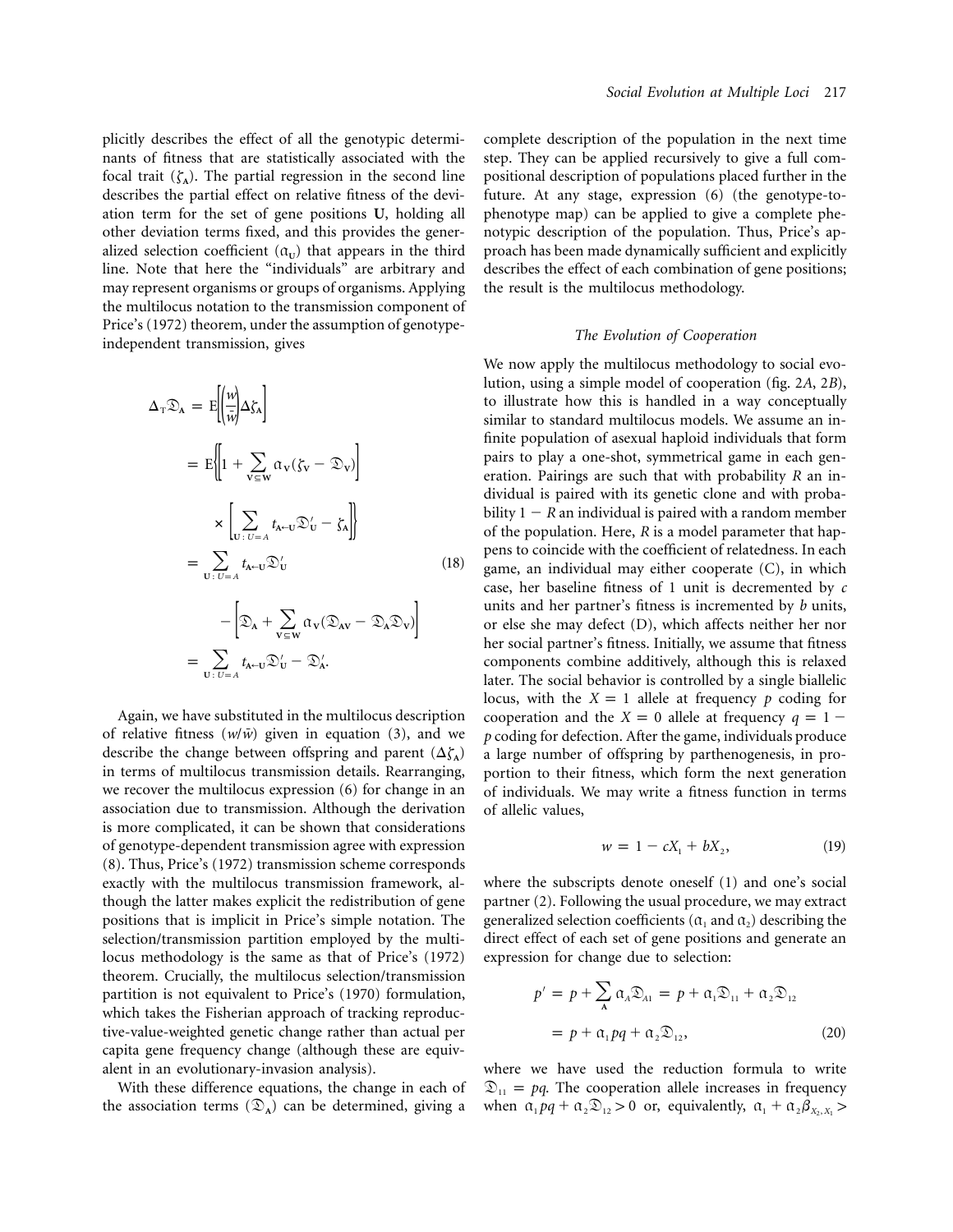

**Figure 2:** A model of kin-selected cooperation. *A*, A representation of the focal individual and her social partner; we consider a single locus and haploid genetics, so there are only two gene positions, *1* and *2*. The three associations that are of interest are highlighted: the variation at the focal gene position ( $\mathfrak{D}_{11} = pq$ ) and the variation at the associated gene position ( $\mathfrak{D}_{22} = pq$ ), plus the association between the two gene positions  $(\mathfrak{D}_{12} = Rpq)$ , where *R* is the kin selection coefficient of relatedness. *B*, Payoff matrix for a simple additive game: cooperation accrues a personal cost *c* and enhances the fitness of one's social partner by *b*. *C*, Payoff matrix for a synergistic game: in addition to the additive payoffs *b* and  $-c$ , cooperators accrue an extra synergistic payoff  $d$  in the company of other cooperators.  $C =$  cooperate;  $D =$  defect.

0, where  $\beta_{X_2, X_1} = \mathfrak{D}_{12}/pq$  is the regression of one's partner's allelic value on one's own allelic value (the kin selection coefficient of relatedness; the link with IBD in structured populations has been given by Roze and Rousset [2005]). Substituting the model parameters, the condition for increase is a Hamilton's rule:

$$
Rb - c > 0. \tag{21}
$$

Details of this derivation are given in appendix A in the online edition of the *American Naturalist*. Note that this condition is mathematically equivalent to that derived for the hitchhiking example presented earlier. As in the hitchhiking example, the net response to selection is given by the direct action of selection at the focal gene position plus the indirect action of selection spilling over from an associated gene position, and this indirect effect can allow for a directly deleterious gene to increase in frequency. Thus, kin selection can be seen as a special form of genetic hitchhiking.

#### *Extending Hamilton's Rule*

We assumed additive fitness components in the above model. Deviations from additivity are handled by the in-

corporation of extra terms within Hamilton's rule. We illustrate this by extending the previous additive model so that when two cooperators interact, they accrue an extra increment (*d*) to their fitness (fig. 2*C*), which is given by

$$
w = 1 - cX_1 + bX_2 + dX_1X_2.
$$
 (22)

The action of selection on the cooperation allele is described by

$$
p' = p + \sum_{A} \alpha_A \mathfrak{D}_{A1}
$$
  
=  $p + \alpha_1 \mathfrak{D}_{11} + \alpha_2 \mathfrak{D}_{12} + \alpha_{12} \mathfrak{D}_{112}$ . (23)

Applying the reduction formula  $\mathcal{D}_{\text{Aii}} = p_i q_i \mathcal{D}_{\text{A}} + (1 (2p_i)\mathfrak{D}_{Ai}$ , we note that  $\mathfrak{D}_{11} = pq$  and  $\mathfrak{D}_{112} = (1 - 2p)\mathfrak{D}_{12}$ . The cooperation allele increases in frequency when  $p'$ *p*, that is, when  $\alpha_1 p q + \alpha_2 \mathcal{D}_{12} + \alpha_{12} (1 - 2p) \mathcal{D}_{12} > 0$ . In terms of the model parameters, this is can be written as

$$
R(b + dp) - c + dp + (1 - 2p)Rd > 0.
$$
 (24)

(A detailed derivation of the above is given in app. A.) Queller (1985; see also Wenseleers 2006) explores an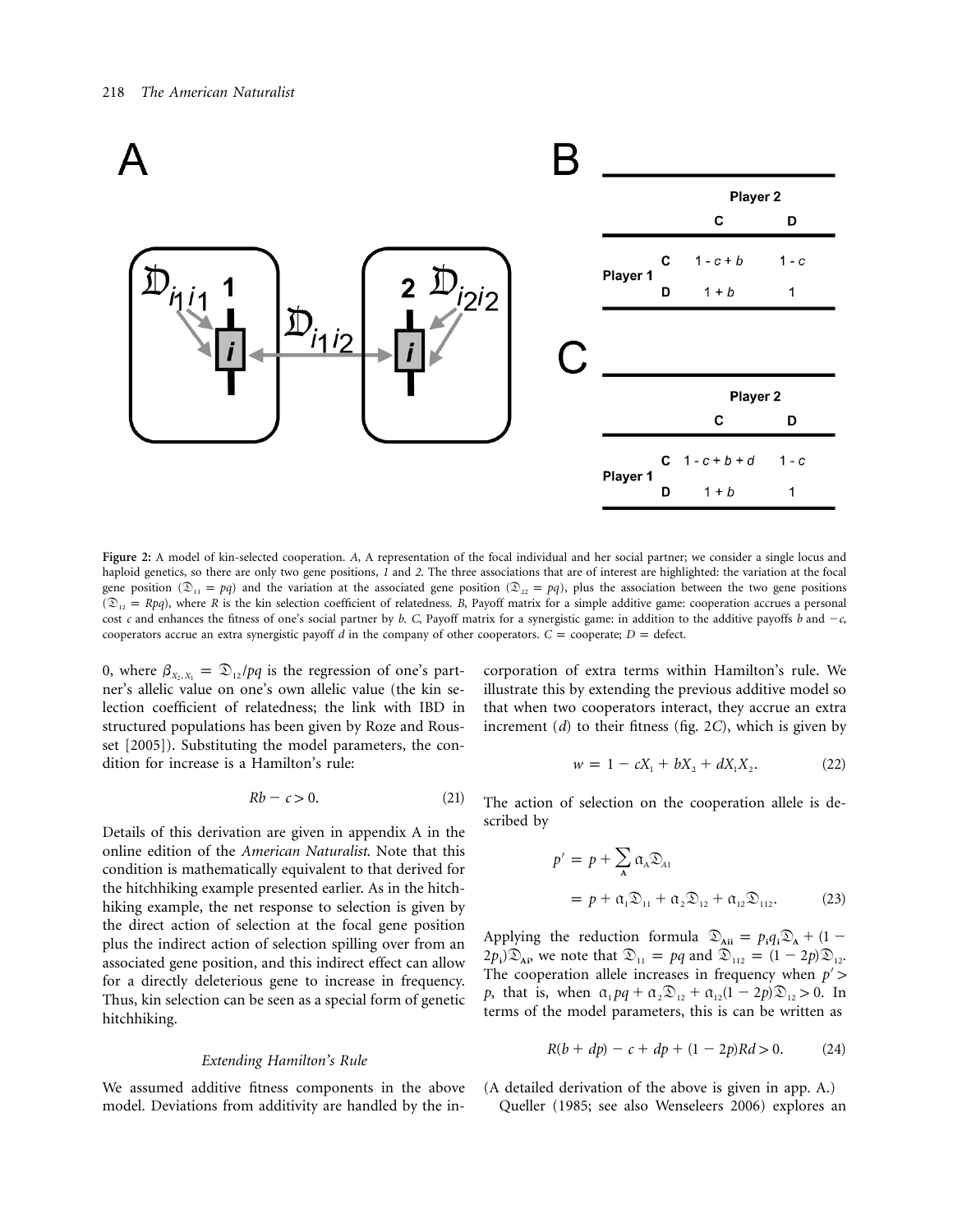equivalent model of kin selection with nonadditive fitness components, where the approach is essentially to regress fitness on the values  $X_1$ ,  $X_2$ , and  $X_1X_2$ , which are treated as separate predictors. This approach generates the Hamilton's rule  $Rb - c + [R + (1 - R)p]d > 0$ , which is simply a rearrangement of equation (24). Queller's (1985) interpretation of that analysis is that the Hamilton's rule  $Rb - c > 0$  is incorrect for nonadditive fitness components and that a new "synergy" coefficient  $(S = R + (1 - R)p)$ , analogous to the coefficient of relatedness, is required to make Hamilton's rule "work." However, the inequality  $Rb - c > 0$  is a naive statement of Hamilton's rule and in particular is not the rule derived by Hamilton (1970). Queller's (1985) synergy term disappears when benefits and costs are defined as the usual average effects on individual fitness rather than as the arbitrary model parameters *b* and *c* (Grafen 1985*b*). In particular, the condition for increase can be rearranged into the form  $RB - C$ 0, where  $B = b + \{[R + (1 - R)p]/(1 + R)\}d$  and  $C =$  $c = \frac{[(R + (1 - R)p]}{(1 + R)}d$  are the proper fitness components of Hamilton's rule; that is, they satisfy their partial regression definitions ( $B = \beta_{w, \hat{z}}$  and  $-C = \beta_{w, z \cdot \hat{z}}$  as described in "Hamilton's Rule"; see app. A for details). Thus, Hamilton's rule remains a correct statement (Grafen 1985*b*), albeit one in which the cost and benefit terms are somewhat complicated. This is not to say that Queller's (1985) partition is incorrect; indeed, it usefully makes the components of fitness more explicit and mechanistic. The multilocus approach makes explicit the direct action of selection on each set of gene positions, and it frames social evolutionary problems within a generalized view of genetic hitchhiking.

The model described here can be extended to arbitrary numbers of loci and individuals, with arbitrary ploidy, dominance, and epistatic and synergistic fitness effects, simply by applying the central multilocus equations. The next two sections illustrate the use of this approach for social evolutionary problems.

#### **Example: Coevolution of Cooperation and Punishment**

Explaining cooperation remains one of the greatest challenges for evolutionary theory (Maynard Smith and Szathmáry 1995; Hamilton 1996). Recent years have seen growing interest in the threat of punishment as an incentive for cooperation, particularly in relation to human behavior (Hirshleifer and Rasmusen 1989; Boyd and Richerson 1992; Sober and Wilson 1998; Sell and Wilson 1999). Empirical studies have repeatedly demonstrated a willingness in humans for investment in mutually costly punishing behaviors and that this sustains cooperation (Fehr and Gächter 2000, 2002). Yet the existence of costly punishment itself presents a problem and has stimulated some

theoretical investigation (Gintis 2000; Heinrich and Boyd 2001; Boyd et al. 2003; Panchanathan and Boyd 2004). One argument (e.g., Sober and Wilson 1998) suggests that punishment will often be cheaper than cooperation so that kin selection can maintain punishment even when relatedness is too low for cooperation to be directly favored. Hence, kin selection maintains punishment, and punishment maintains cooperation. This explanation has received some mathematical attention (Gardner and West 2004*a*) and has been rejected on conceptual grounds. Since punishment directly harms both punisher and punished, increased relatedness between social partners directly disfavors the evolution of punishment. Gardner and West (2004*a*) showed that a different association between individuals—the association between the cooperation strategy of one's social partners and one's own punishment strategy—is crucial for the evolution of punishment. Yet the analysis suffered from problems of dynamic insufficiency and, in particular, could not predict the dynamics of this key association. We apply the multilocus methodology to determine whether and when punishment and cooperation will evolve within a simple illustrative model.

We restrict attention to haploid individuals interacting in pairs in one-shot games. For simplicity, we consider that social partners are genetically identical with (fixed) probability *R* and are randomly pairing with probability  $1 - R$ . One individual per pair is randomly assigned the role of player 1, and the other is player 2. Player 1 has the option of cooperating (C), incurring a cost *c* for itself and a benefit *b* for player 2, or defecting (D), with no direct consequences for fitness. If player 1 defects, then player 2 responds by either punishing (P), incurring a cost *a* for itself and a cost *d* for player 1, or forgiving (F), which has no direct fitness consequences. We assume *a*, *b*, *c*,  $d > 0$ . Each player's cooperation strategy is controlled by a single biallelic locus, *i*, with allelic values  $X_i = 1$  for cooperation and  $X_i = 0$  for defection. Punishment strategy is controlled by a single biallelic locus, *j*, with allelic values  $X_i = 1$  for punishing and  $X_i = 0$  for forgiving. To allow for inherent costs of the punishing strategy, for example, resource expenditure for monitoring partner play, all individuals adopting the punishing strategy will also incur a cost  $e \ge 0$  when playing the role of player 2, regardless of player 1's strategy. Individuals produce a number of successful clonal gametes proportional to their payoff. Gametes pair to form diploid zygotes, which then undergo meiosis to form the new generation of haploid individuals. The effective recombination rate between loci *i* and *j*, describing the effects of physical linkage and inbreeding, is denoted *r*. Genotypic fitness can be written in the form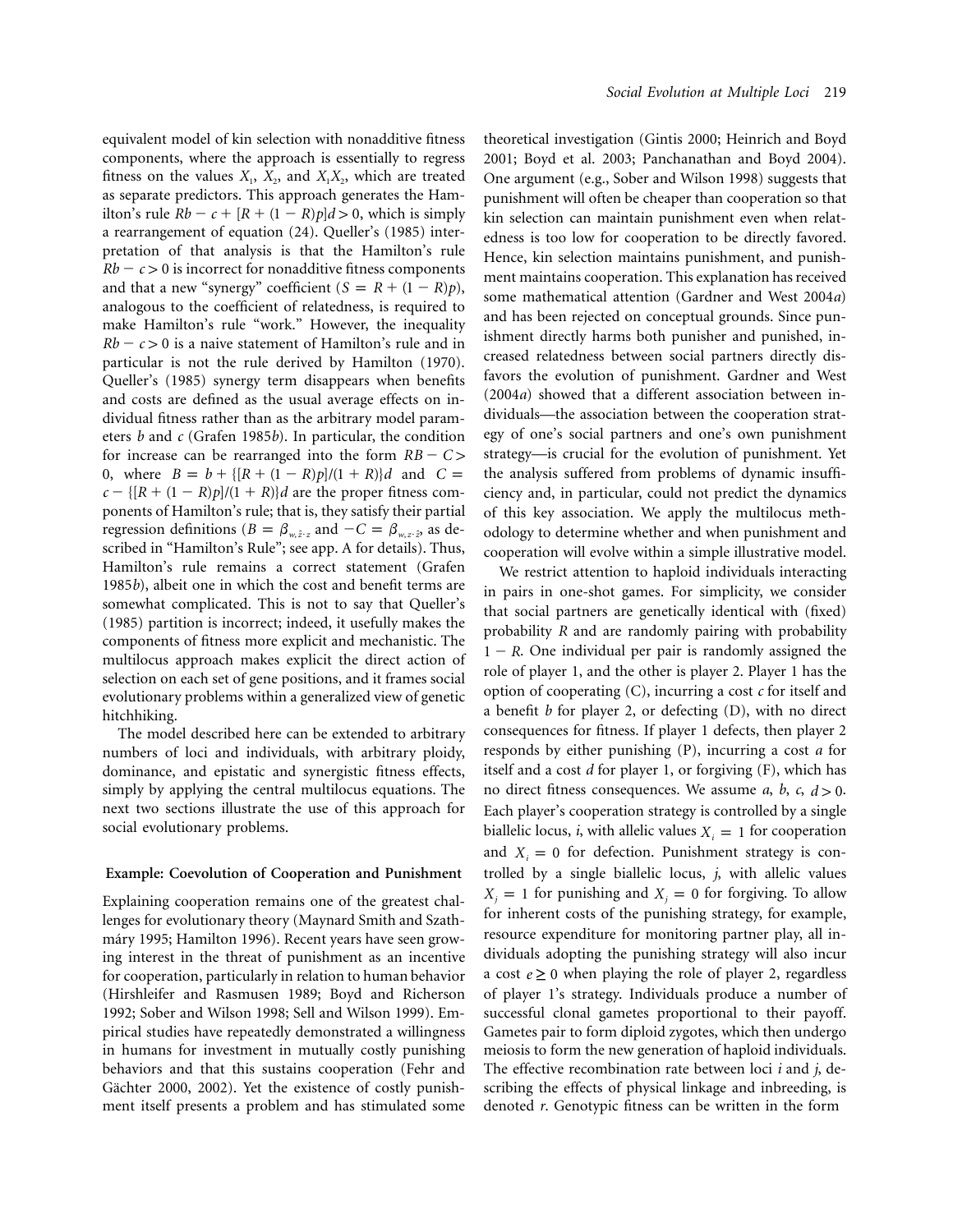$$
w = 1 - \frac{1}{2} [cX_{i_1} + d(1 - X_{i_1})X_{j_2}]
$$
  
+ 
$$
\frac{1}{2} \{X_{i_2}b - X_{j_1}[e + (1 - X_{i_2})a]\},
$$
 (25)

where the numeric subscripts indicate whether the gene position is within the focal individual (1) or the social partner (2). We then follow the usual procedure to determine the dynamics of the allele frequencies and linkage disequilibrium (see app. B in the online edition of the *American Naturalist*). Having derived the necessary recursions, we determine invasion and maintenance conditions.

When can cooperation and punishment invade? In other words, when is a defecting-forgiving population not an evolutionarily stable state? To examine this, we consider that both cooperation and punishment alleles are vanishingly rare in the population and examine their asymptotic rate of increase. We find that cooperation and punishment cannot invade unless  $Rb - c > 0$  (details in app. B), which is the condition for cooperation to be favored in the absence of punishment. Since the interest in punishment is due to its potential for allowing cooperation where this is otherwise difficult to explain, we conclude that cooperation and punishment cannot invade in any interesting situations.

When is cooperating and punishing evolutionarily stable? To answer this, we examine the invasion of vanishingly rare defection and forgiveness alleles (details in app. B). We find that when punishment has an intrinsic cost  $(e > 0)$ , then cooperation-punishment is not an evolutionarily stable population state. Allowing for zero intrinsic cost of punishing  $(e = 0)$ , a population fixed for cooperation and punishment alleles is only neutrally stable, and so it can always be invaded by the more forgiving allele by neutral drift. Therefore, we conclude that cooperation and punishment are not evolutionarily stable within this simple model.

Although these results are consistent with the open-model analysis of Gardner and West (2004*a*), they are also different in important ways. Gardner and West (2004*a*) showed that in such a coevolutionary model, increasing relatedness (*R*) between social partners directly selects against punishment, because this is a mutually detrimental act that derives personal and kin-selected costs. Rather, the only benefit of punishment is the possibility for punishers to tend to associate with cooperators, this association being the product of a within-locus, between-individual association (relatedness, *R*) and a between-locus, within-individual association (linkage disequilibrium,  $\mathfrak{D}_{ii}$ ). Thus, while relatedness directly acts to disfavor punishment, it is required in order for punishment to accrue this indirect benefit. The openmodel approach of Gardner and West (2004*a*) was unable

to quantify these two opposing effects. The closed multilocus approach taken here has shown that the direct negative effect will always overpower the indirect positive effect, giving a net disadvantage for punishment.

For simplicity, we have assumed that the relatedness of social partners is a fixed parameter. More generally, this may be an evolving variable. Roze and Rousset (2005) present a neighbor-modulated-fitness approach that can be extended to examine changes in these associations. We illustrate a levels-of-selection approach to this problem in the next section.

#### **Example: The Evolution of Relatedness**

An underexamined, though potentially important, effect in social evolution is the ability of selection to generate associations between individuals (Frank 1994; Pepper and Smuts 2002; Ajar 2003; Roze and Rousset 2005; Foster and Wenseleers 2006). Frank (1994) has shown in a model of interspecific mutualism that group selection favoring cooperative groups will cause cooperators to tend to associate with cooperators of the other species. Other studies (Frank 1995*c*; Foster and Wenseleers 2006) have demonstrated that such spontaneous emergence of between-species associations can allow for the evolution of between-species altruism, although this has relied on either numerical simulation or analytical results based on standard approaches that lack dynamic sufficiency. Thus, the process remains obscure. The multilocus approach provides a means of exploring this neglected phenomenon.

We consider a very simple model for illustration. Social groups consist of pairs of individuals, with one of each pair being drawn from a species 1 and the other from a species 2. Individuals are haploid and contain only one locus of interest, *i*, which controls cooperation strategy: bearers of the  $X_i = 1$  allele are cooperators (C), and bearers of the  $X_i = 0$  allele are defectors (D). For simplicity, we assume that the cooperator allele is at the same frequency, *p*, in both species. Social behaviors affect group fitness. A group consisting of two defectors (DD) gives rise to one daughter group, on average. A group comprising a cooperator and a defector gives rise to  $1 + s$ daughter groups, on average. A group consisting of two cooperators (CC) gives rise to  $(1 + s)^2 + \varepsilon$  daughter groups, on average. The deviation from a multiplicative fitness scheme is described by the synergy parameter  $\varepsilon$ . Social behaviors also affect individual fitness. A cooperator paired with a cooperator enjoys fitness  $(1 + s)^2 + \varepsilon$ , but a cooperator paired with a defector enjoys fitness  $1 + s - f$ . A defector paired with a defector enjoys fitness 1, and a defector paired with a cooperator enjoys fitness  $1 + s + f$ . Thus, cooperators suffer a within-group disadvantage, and defectors enjoy a within-group advantage in CD and DC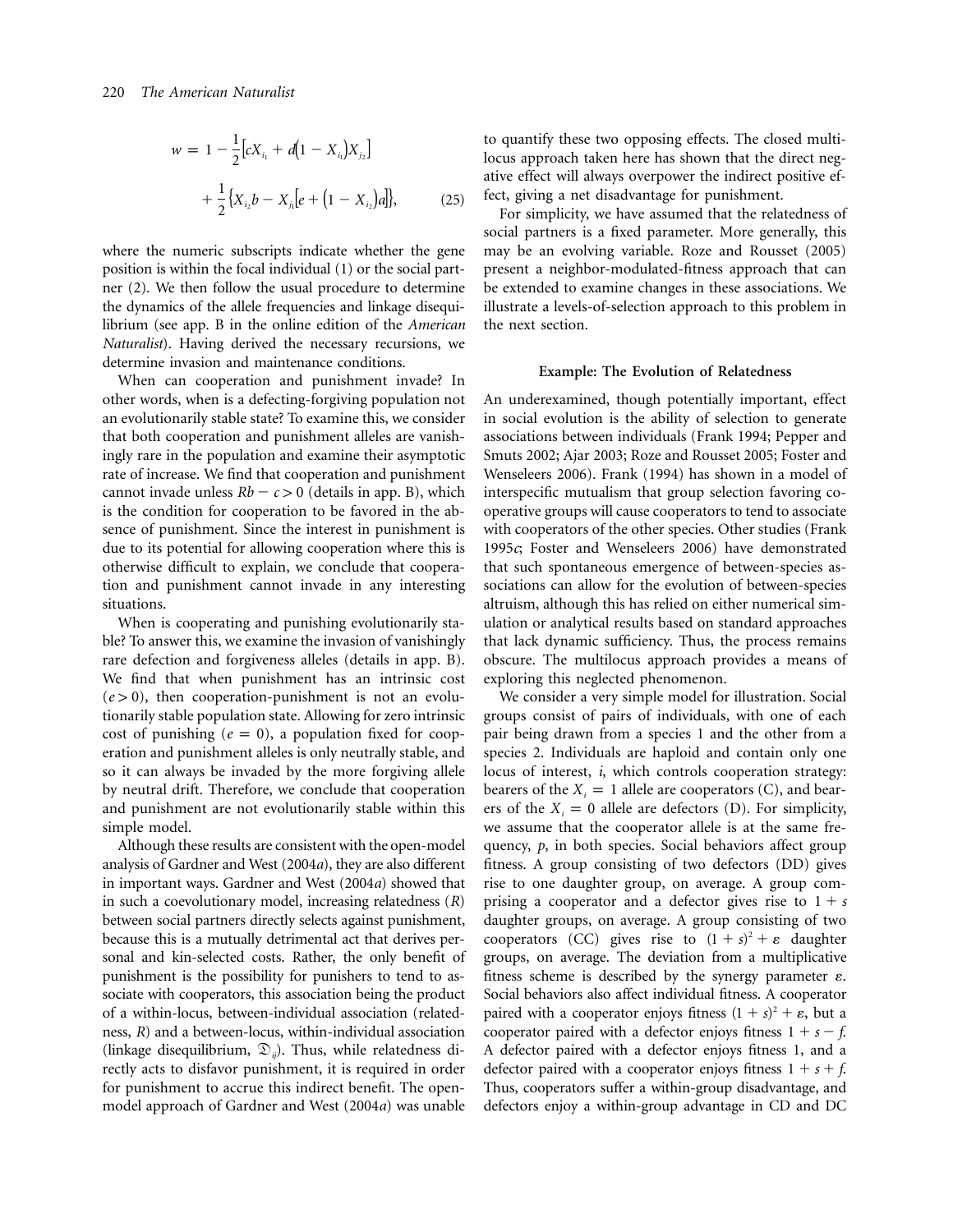groups. The extent of this disparity is controlled by the parameter *f*. Note that a group's fitness is simply the average fitness of its constituent individuals. The above assumptions imply that DC and CD groups produce an excess of defectors of one species and a deficit of cooperators of the other species. We assume that this is compensated for by movement of excess defectors from DC groups into CD groups and vice versa, where they take the place of the missing cooperators and hence transform the group into a DD group (this assumption crucially requires that the frequency of C is the same in both species). After the new groups are established, groups dissociate into their constituent individuals with probability *m*, and the dissociated individuals re-pair at random.

A group's expected fitness may described as a function of its allelic values,

$$
w = X_1 X_2 [(1 + s)^2 + \varepsilon]
$$
  
+ 
$$
[X_1 (1 - X_2) + (1 - X_1) X_2] (1 + s)
$$
 (26)  
+ 
$$
(1 - X_1)(1 - X_2),
$$

where the subscripts denote the species in which the gene position occurs. We are also required to specify selection of individuals within groups, which is described in terms of transmission between parent and offspring groups. It is simpler to consider the genotype-dependent (individual selection) and genotype-independent (individual dispersal) transmission events separately. With regard to genotypedependent transmission, we note that offspring groups are exact copies of parent groups unless the parent group contains a cooperator and a defector, in which case, with probability  $f/(1 + s)$ , the offspring group contains two defectors. Because of the symmetry, this can be described by four transmission functions. Denote one individual per group *i* (i.e.,  $i \in \{1, 2\}$ ) and the other *j* (i.e.,  $j \in \{1, 2\}$ ,  $j \neq i$ ). Then the source of individual *i* in the daughter group is individual *i* in the parent group unless  $X_i = 1$  and  $X_j = 0$ , in which case, in *f* out of the  $1 + s$  daughter groups, the source is a foreign individual *k* of the same species as *i*, and  $X_k = 0$  because the individual *k* is always a defector. The transmission functions are

$$
t_{i \leftarrow i} = 1 - X_i (1 - X_j) \frac{f}{1 + s},
$$
  

$$
t_{i \leftarrow k} = X_i (1 - X_j) \frac{f}{1 + s},
$$
 (27a)

$$
t_{\{i,j\} \leftarrow \{i,j\}} = 1 - [X_i(1 - X_j) + (1 - X_i)X_j] \frac{f}{1 + s},
$$
  

$$
t_{\{i,j\} \leftarrow \{k,j\}} = X_i(1 - X_j) \frac{f}{1 + s}.
$$
 (27b)

From these may be extracted the various transmission coefficients required for the genotype-dependent transmission, expression (8), as described in appendix C in the online edition of the *American Naturalist*. We consider vanishingly rare cooperation in the population and determine the asymptotic rate of increase of the cooperation allele (full details of the analysis are given in app. C). We find that a sufficient condition for cooperation to increase from rarity is  $f < s$ . This corresponds to when cooperation is selfish, such that the fitness of a cooperator paired with a defector is greater than that of a defector paired with a defector  $(1 + s - f > 1)$ , and this is therefore a trivial result. Restricting attention to the case where  $f > s$ , we find that cooperation is favored when  $(1 - m)[(1 + s)^2 + \varepsilon]$ 1, which is of the form  $1 + RB - C > 1$ . When cooperation is favored, the between-species relatedness at quasi equilibrium is found to be  $R = 1 - m[1 + (1 + s$  $f$ //( $s + s<sup>2</sup> + \varepsilon + f$ )]. Thus, increasing migration of individuals (*m*) reduces relatedness, and increasing withingroup conflict  $(f)$  and synergy  $(\varepsilon)$  increases relatedness, while the relation between the group benefit of cooperation (*s*) and relatedness is more complicated. The fitness components in Hamilton's rule are  $B = s + f + (s^2 + f)$  $\varepsilon$ )*R*/(1 – *R*) and  $C = -s + f - (s^2 + \varepsilon)R/(1 - R)$ . While the within-group conflict parameter features in each component of Hamilton's rule (*R*, *B*, and *C* are all functions of *f*), it cancels from Hamilton's rule itself  $(RB - C$  is not a function of *f*). Increasing *f* reduces the success of cooperators partnered with defectors, disfavoring cooperation, but also increases the association between social partners (*R*), favoring cooperation, and these two effects exactly cancel in this simple model.

Here we have shown that the multilocus methodology may be applied to examine the evolution of relatedness. We have shown that genetical associations can emerge between social partners even when coancestry is ruled out, for example, where the social partners belong to different species. This relatedness settles to some asymptotic state, and this can be expressed analytically as a function of model parameters. Finally, we have shown that this relatedness can allow for altruistic cooperation between species. The condition for when cooperation will evolve is readily interpreted as a Hamilton's rule. The assumption of symmetry is made for convenience of analysis and will rarely be satisfied, because interspecific mutualisms often involve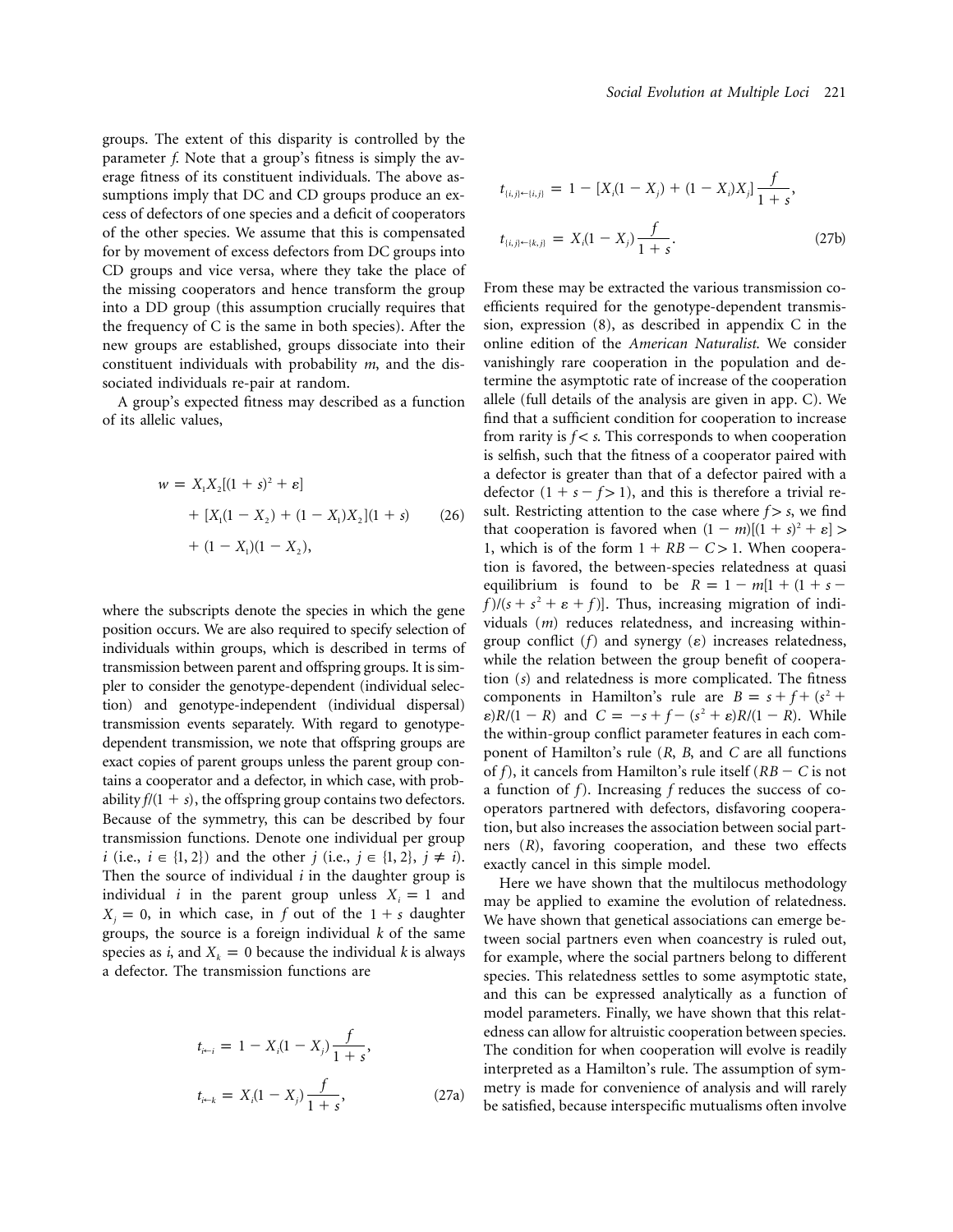disparate species with different (complementary) ways of life and hence different costs and benefits relating to the mutualism. Thus, while the above model is useful for illustration of general principles and the way in which the multilocus methodology can be used, this is an important evolutionary problem that deserves to be examined properly.

#### **Discussion**

### *Social Evolutionary Multilocus Methodology*

We have formed links between multilocus population genetics and social evolution theory. This provides a general framework that can be used to model evolution at arbitrary numbers of gene positions across arbitrary numbers of individuals, with arbitrary effects on individual and socialpartner fitnesses, with arbitrary dominance, epistasis, and synergy and arbitrary physical chromosomal linkage, mode of inheritance, and group dynamics. We emphasize that no new methodology has been developed. Rather, the effects of multiple gene positions are already implicitly accounted for in Price's theorem and Hamilton's rule, and the social evolutionary capabilities of the multilocus methodology are similarly implicit within the general and flexible notational scheme. We have made these hidden details explicit and have provided a simple, general framework in which to conduct analyses of social evolution at multiple gene positions.

Multilocus models of social evolution have been constructed previously, using a range of methodologies. Axelrod et al. (2004) modeled tag-mediated altruism, using an extension of Price's (1970, 1972) selection-covariance mathematics. In their model, relatedness at an altruism locus is inferred by phenotypic similarity that indicates shared genetics at linked loci. Queller (1984, 1985) and Wenseleers (2001, 2006) used similar approaches to examine synergistic fitness interactions in a kin selection analysis incorporating multiple gene positions. The multilocus methodology provides a single general selection expression (8) that can be used to generate such selectioncovariance expressions for models of arbitrary complexity. The transmission equation (10) also guides the modeler toward a complete set of closed equations that allow for dynamic sufficiency. More explicit applications of multilocus techniques to social evolution have been given by Billiard and Lenormand (2005) and especially by Roze and Rousset (2005), both in the context of the evolution of dispersal. In those analyses, the generalized view of linkage disequilibrium has been expressed in terms of probabilities of identity by descent (Malécot 1948) in the context of structured populations. A QLE approach, based on a separation of timescales, allowed the analyses to be simplified to the level of gene frequencies. We have shown more broadly the connection between the multilocus and social evolution approaches stemming from their shared approach of partitioning fitness effects of genetic determinants in an essentially quantitative-genetic way.

It is useful to compare the multilocus methodology that we have developed here with the direct- (neighbormodulated) fitness approach of Taylor and Frank (1996) and Frank (1998; see also Rousset 2004). The latter derives from the standard evolutionary game theoretic approach of using differentiation techniques to identify evolutionary equilibria and then to characterize these in terms of evolutionary and convergence stability (Maynard Smith and Price 1973; Eshel and Motro 1981; Christiansen 1991; Taylor 1996). This approach avoids the conceptual minefield of constructing inclusive fitness functions and has greatly facilitated the simple and transparent analysis of many social evolutionary problems, including cooperation (Frank 1998; West and Buckling 2003; Gardner and West 2004*a*), cooperative breeding (Pen and Weissing 2000), sex allocation (Frank 1998), dispersal (Roze and Rousset 2005), virulence (Frank 1996*a*; Brown 1999; Gandon and Michalakis 2000; West and Buckling 2003), policing (Frank 1995*b*, 1996*b*, 2003; Wenseleers et al. 2004; Dionisio and Gordo 2006), sanctions and punishment (West et al. 2002; Gardner and West 2004*a*), spite (Gardner et al. 2004, 2007; Gardner and West 2004*c*), and mimicry (Johnstone 2002). The usual assumption is of vanishing variation around the current resident breeding value for each of the traits considered in the model so that there is effectively only one gene position that is undergoing evolutionary change at any particular time. The multilocus approach is of use when multiple traits are concerned or when a single focal trait has complex genetic architecture and where gene variants are segregating at several gene positions simultaneously. The direct-fitness approach of Taylor and Frank (1996) is readily extensible to the coevolution of multiple traits, such as punishment or policing and cooperation, resulting in the emergence of derivatives describing relatedness, linkage disequilibrium, and between-individual, between-trait associations (Gardner and West 2004*a*; Foster and Wenseleers 2006). However, the approach does not describe the evolution of such associations, so it is usual to assume statistical independence or a fixed association for coevolving traits in order to recover dynamic sufficiency (Frank 1995*b*, 1996*b*, 2003; Wenseleers et al. 2004; Gardner and West 2004*a*). The multilocus approach provides a simple, general notation and recursions for transmission of gene positions, allowing for the closure of such models, and hence the evolutionary dynamics of the genetic associations may be followed. This is important in models of cooperation and punishment and of the emergence of genetical associations between species, as we have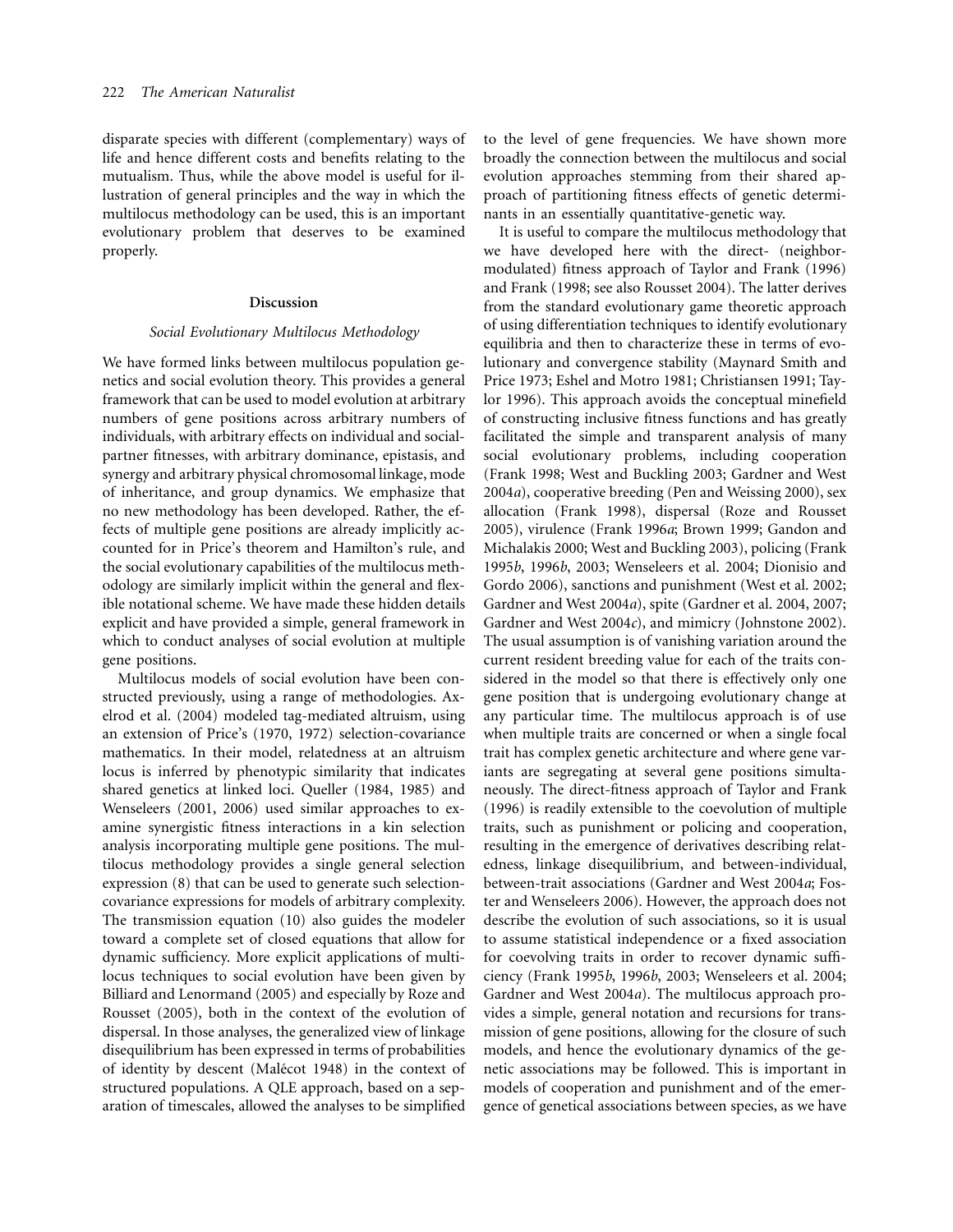found in the course of this article. Thus, it is complementary to the direct-fitness approach. The social evolutionary multilocus approach would be useful in models of tag-mediated cooperation (e.g., Axelrod et al. 2004), whereby phenotypic similarity can be used to infer genetical similarity at the loci controlling cooperation.

During the development of social evolution theory, two equivalent approaches have been identified. The levels-ofselection approach distinguishes a response to betweengroup selection and a response to within-group selection. This may be extended to any number of nested levels, with each entity at each level being assigned a fitness value (Price 1972; Hamilton 1975). The neighbor-modulatedfitness approach focuses on the lowest level and summarizes the effects of selection at all levels within a single fitness term at this lowest level (Frank 1998). We have found the neighbor-modulated-fitness approach to be the easiest way to proceed with a multilocus analysis of social evolution because it avoids the complications of conducting a genotype-dependent transmission analysis at each level. This mirrors developments in the field of social evolution theory over the past decade, in which directfitness approaches have emerged as the most straightforward means of analysis (Taylor and Frank 1996; Frank 1998; Queller 2004; Rousset 2004). We have used the levels-of-selection approach to examine the evolution of associations between individuals, including between species. Doing this makes it immediately apparent how tedious and difficult such an approach is. In our simple twogene model of interspecific mutualism, we were required to describe 16 separate transmission coefficients. Although these are readily generated using a simple algorithm, the four transmission functions from which they were derived are not so easily constructed. The number of required transmission functions will increase geometrically with the number of gene positions considered. Alternative approaches are possible, for example, ones based on a neighbor-modulated-fitness view that attributes a separate fitness function to every combination of sets of individuals (Roze and Rousset 2005; F. Rousset, personal communication), yet these are equivalent and do not simplify the problem. A major task for the future will be to develop simple general approaches that allow for the tracking of between-individual associations.

# *Relatedness and Hamilton's Rule*

The multilocus approach provides not only an analytical tool for solving specific models but also a conceptual aid. By describing all genetical associations and resulting hitchhiking effects in a single intuitive framework, the multilocus methodology highlights conceptual equivalences that facilitate general understanding and may promote novel

insight. Of particular interest in this article are the relation between relatedness and linkage disequilibrium and the associated equivalence of models of kin selection and models of genetical hitchhiking. What is crucial for hitchhiking is a statistical association between gene positions, such that selection at one position spills over onto the other (Barton 2000). This may be due to loci being situated on the same chromosome, but physical linkage is not strictly required. Similarly, models of kin selection (broadly defined) involve genetical associations between individuals, described as "relatedness." This may be due to close genealogical relationship between social partners, although, again, this is not a necessity (Hamilton 1964; Grafen 1985*a*; Nee 1989; Frank 1995*a*, 1998). Natural selection operates on genes with respect to their correlation with relative fitness and is blind to the causal mechanisms underlying this correlation. Previously, this conceptual link has been obscured because of terminology that emphasizes only certain causes of such associations—relatedness implying coancestry and linkage disequilibrium implying physical linkage. The multilocus approach may help to dispel misconceptions regarding relatedness by demonstrating the conceptual link with linkage disequilibrium. For example, while it is well accepted that linkage disequilibrium can take negative values when there is a tendency for the focal genes to exist apart from one another, the possibility of nontrivial negative relatedness has remained controversial (Foster et al. 2001; Gardner and West 2004*b*, 2004*c*). Negative relatedness arises when social partners are less alike than average (Grafen 1985*a*; Frank 1995*a*; Pepper 2000) and is implicated in the evolution of spiteful behaviors (Hamilton 1970; Grafen 1985*a*; Foster et al. 2001; Gardner and West 2004*b*, 2004*c*).

We have shown that the selection/transmission partition employed by the multilocus methodology is the same as that adopted by Price (1972), and hence we may relate the results of multilocus analyses to the body of social evolution theory that is derived from Price's theorem, in which Hamilton's (1970) rule is of central importance. However, there is a subtlety here, as a result of Hamilton's work being built on the foundations laid by Fisher, in which the action of selection is described in terms of changes in a peculiar reproductive-value-weighted measure of gene frequency (Fisher 1930 [chap. 2], 1941; Price 1970; Price and Smith 1972; Taylor 1990). In contrast, the multilocus methodology describes the action of selection in terms of actual per capita gene frequency change. Fortunately, these two descriptions of gene frequency change are equivalent for a rare gene variant that has attained its asymptotic state in terms of a stable class distribution and QLE, so that the results of evolutionary-invasion analyses that employ the multilocus approach may readily be interpreted in terms of Hamilton's rule.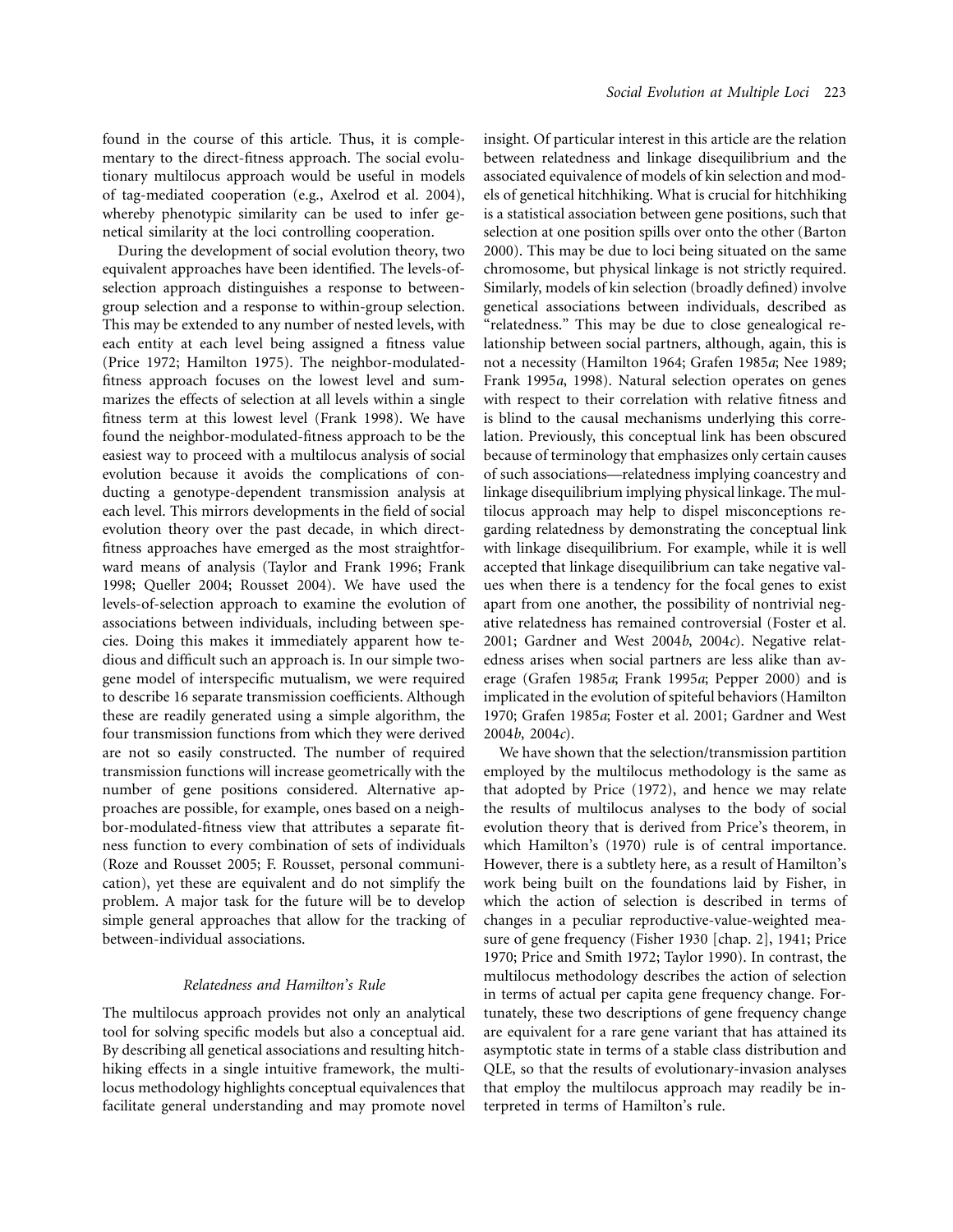A central message of this article is that the foundations of social evolution theory are solid and encompass models of arbitrary complexity. Price's theorem and Hamilton's rule allow for the effects of interacting gene positions, although the cost for this generality within such compact expressions is that they are rather nebulous and subtle statements. This has led to their being misunderstood and misused. For example, (1) it has been suggested that social evolution theory lacks an underlying general methodology that would allow models from different areas, such as intragenomic conflict and cooperative breeding vertebrates and interspecific mutualisms, to be described in the same terms (Herre 1999; Charlesworth 2000), and (2) it is generally regarded that Hamilton's rule is a heuristic result that works only under the assumption of weak selection (Charlesworth 1978; Feldman and Cavalli-Sforza 1978; Bulmer 1994; Wenseleers 2001, 2006; Schwartz 2002). As we have shown, Hamilton's rule is of such generality that it remains valid for multilocus models, models of interspecific mutualism, and arbitrary strength of selection.

However, a crucial point here is that the generality of Hamilton's rule is possible only because of the subtlety of its component terms, in which potentially complicated details are implicit. The same caveat applies to Price's theorem, from which Hamilton's rule has been derived. This means that Hamilton's rule and Price's theorem should generally be used in the interpretation of theory and not as the starting points in the analysis of specific problems, because this can easily lead to mistakes (Price 1970, 1972; Taylor and Frank 1996; Frank 1998; Pen and Weissing 2000; Gardner and West 2004*c*). The most powerful and simple approach to social evolutionary problems is to start with a method such as population genetics (including the multilocus approach), game theory, or direct-fitness maximization techniques. The results of these analyses can then be interpreted within the frameworks that Price's theorem and Hamilton's rule provide. The correct use of these powerful theorems is to translate the results of such disparate analyses, conducted with a variety of methodologies and looking at very different problems, into the common language of social evolution theory.

### **Acknowledgments**

We thank T. Day, A. de Cara, K. Foster, S. Frank, A. Grafen, T. Johnson, M. Kirkpatrick, S. Nee, F. Rousset, P. Taylor, and T. Wenseleers for discussion and comments and the Biotechnology and Biological Sciences Research Council, the Natural Environment Research Council, the Engineering and Physical Sciences Research Council, the Natural Sciences and Engineering Research Council, and the Royal Society for funding.

# **Literature Cited**

- Ajar, É. 2003. Analysis of disruptive selection in subdivided populations. BMC Evolutionary Biology 3:22.
- Axelrod, R., R. A. Hammond, and A. Grafen. 2004. Altruism via kinselection strategies that rely on arbitrary tags with which they coevolve. Evolution 58:1833–1838.
- Barton, N. H. 1995. A general model for the evolution of recombination. Genetical Research 65:123–144.
- -. 2000. Genetic hitchhiking. Philosophical Transactions of the Royal Society B: Biological Sciences 355:1553–1562.
- Barton, N. H., and B. Charlesworth. 1998. Why sex and recombination? Science 281:1986–1990.
- Barton, N. H., and K. S. Gale. 1993. Genetic analysis of hybrid zones. Pages 13–45 *in* R. G. Harrison, ed. Hybrid zones and the evolutionary process. Oxford University Press, Oxford.
- Barton, N. H., and M. Turelli. 1987. Adaptive landscapes, genetic distance, and the evolution of quantitative characters. Genetical Research 49:157–174.
- ———. 1991. Natural and sexual selection on many loci. Genetics 127:229–255.
- Billiard, S., and T. Lenormand. 2005. Evolution of migration under kin selection and local adaptation. Evolution 59:13–23.
- Boyd, R., and P. J. Richerson. 1992. Punishment allows the evolution of cooperation (or anything else) in sizeable groups. Ethology and Sociobiology 13:171–195.
- Boyd, R., H. Gintis, S. Bowles, and P. J. Richerson. 2003. The evolution of altruistic punishment. Proceedings of the National Academy of Sciences of the USA 100:3531–3535.
- Brown, S. P. 1999. Co-operation and conflict in host-manipulating parasites. Proceedings of the Royal Society B: Biological Sciences 266:1899–1904.
- Bulmer, M. G. 1994. Theoretical evolution and ecology. Sinauer, Sunderland, MA.
- Charlesworth, B. 1978. Some models of the evolution of altruistic behaviour between siblings. Journal of Theoretical Biology 72:297– 319.
- ———. 2000. Book review: *Levels of selection in evolution*. Heredity 84:493.
- Christiansen, F. B. 1991. On conditions for evolutionary stability for a continuously varying character. American Naturalist 138:37–50.
- -. 1999. Population genetics of multiple loci. Wiley, New York. Crow, J. F., and M. Kimura. 1970. An introduction to population
- genetics theory. Harper & Row, New York.
- Darwin, C. R. 1859. The origin of species. J. Murray, London.
- Dawkins, R. 1976. The selfish gene. Oxford University Press, Oxford.
- Dionisio, F., and I. Gordo. 2006. The tragedy of the commons, the public goods dilemma, and the meaning of rivalry and excludability in evolutionary biology. Evolutionary Ecology Research 8: 321–332.
- Dugatkin, L. A., and H. K. Reeve. 1994. Behavioural ecology and levels of selection: dissolving the group selection controversy. Advances in the Study of Behavior 23:101–133.
- Edwards, A. W. F. 1994. The fundamental theorem of natural selection. Biological Reviews 69:443–474.
- Eshel, I., and U. Motro. 1981. Kin selection and strong evolutionary stability of mutual help. Theoretical Population Biology 19:420– 433.
- Falconer, D. S. 1981. Introduction to quantitative genetics. 2nd ed. Longman, New York.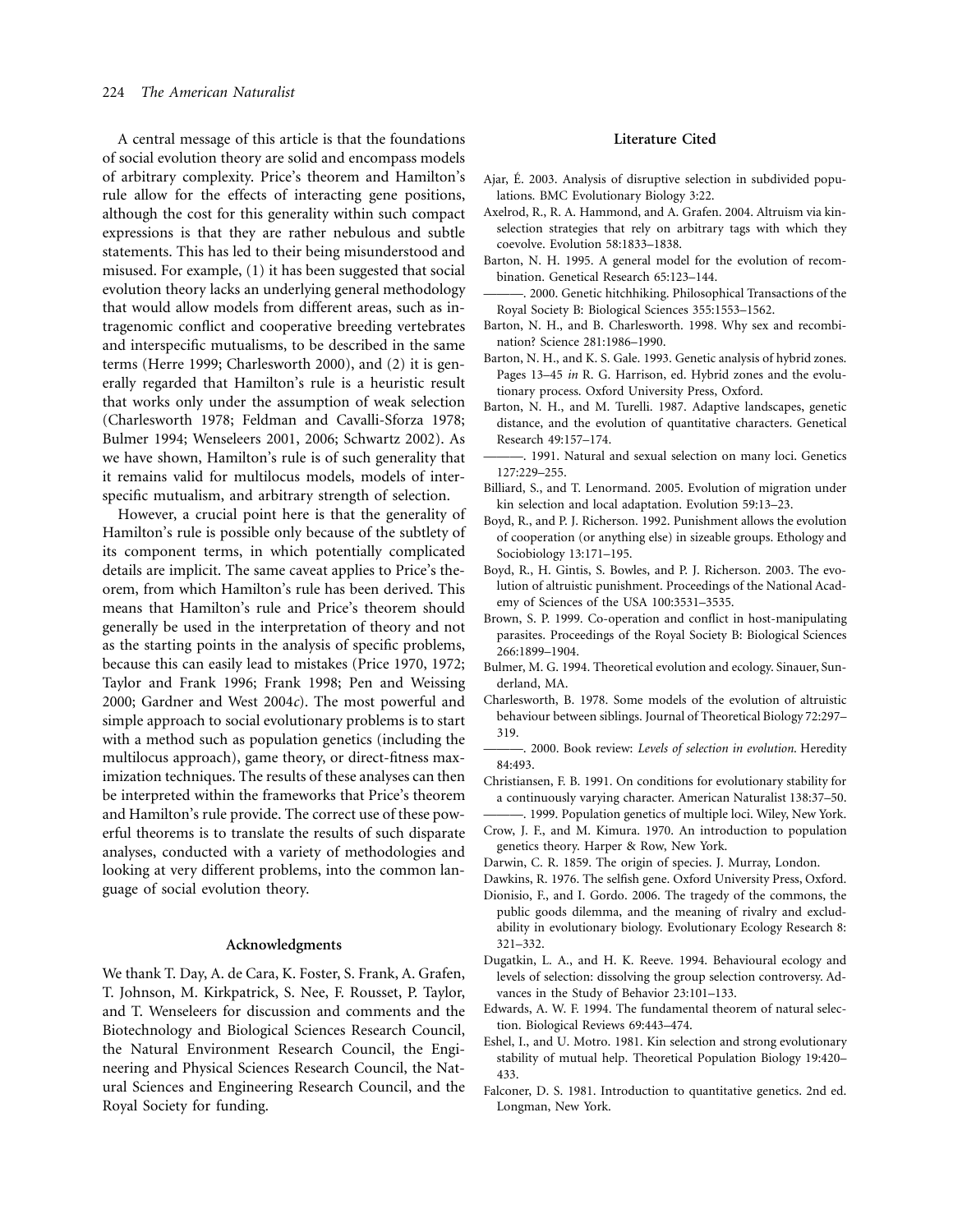- Fehr, E., and S. Gächter. 2000. Cooperation and punishment in public goods experiments. American Economic Review 90:980–994.
- ———. 2002. Altruistic punishment in humans. Nature 415:137– 140.
- Feldman, M. W., and L. L. Cavalli-Sforza. 1978. Darwinian selection and "altruism." Theoretical Population Biology 14:268–280.
- Fisher, R. A. 1930. The genetical theory of natural selection. Clarendon, Oxford.
- ———. 1941. Average excess and average effect of a gene substitution. Annals of Eugenics 11:53–63.
- Foster, K. R., and T. Wenseleers. 2006. A general model for the evolution of mutualisms. Journal of Evolutionary Biology 19:1283– 1293.
- Foster, K. R., T. Wenseleers, and F. L. W. Ratnieks. 2001. Spite: Hamilton's unproven theory. Annales Zoologici Fennici 38:229–238.
- ———. 2006. Kin selection is the key to altruism. Trends in Ecology & Evolution 21:57–60.
- Frank, S. A. 1986*a*. The genetic value of sons and daughters. Heredity 56:351–354.

———. 1986*b*. Hierarchical selection theory and sex ratios. I. General solutions for structured populations. Theoretical Population Biology 29:312–342.

-. 1994. Genetics of mutualism: the evolution of altruism between species. Journal of Theoretical Biology 170:393–400.

-. 1995*a*. George Price's contributions to evolutionary genetics. Journal of Theoretical Biology 175:373–388.

———. 1995*b*. Mutual policing and repression of competition in the evolution of cooperative groups. Nature 377:520–522.

- ———. 1995*c*. The origin of synergistic symbiosis. Journal of Theoretical Biology 176:403–410.
- ———. 1996*a*. Models of parasite virulence. Quarterly Review of Biology 71:37–78.
- ———. 1996*b*. Policing and group cohesion when resources vary. Animal Behaviour 52:1163–1169.
- -. 1997*a*. Multivariate analysis of correlated selection and kin selection, with an ESS maximization method. Journal of Theoretical Biology 189:307–316.
- ———. 1997*b*. The Price equation, Fisher's fundamental theorem, kin selection, and causal analysis. Evolution 51:1712–1729.
- -. 1998. Foundations of social evolution. Princeton University Press, Princeton, NJ.
- ———. 2003. Repression of competition and the evolution of cooperation. Evolution 57:693–705.
- Gandon, S., and Y. Michalakis. 2000. Evolutionarily stable dispersal rate in a metapopulation with extinctions and kin competition. Journal of Theoretical Biology 199:275–290.
- Gardner, A., and A. T. Kalinka. 2006. Recombination and the evolution of mutational robustness. Journal of Theoretical Biology 241:707–715.
- Gardner, A., and S. A. West. 2004*a*. Cooperation and punishment, especially in humans. American Naturalist 164:753–764.
	- ———. 2004*b*. Spite among siblings. Science 305:1413–1414.
- ———. 2004*c*. Spite and the scale of competition. Journal of Evolutionary Biology 17:1195–1203.
- Gardner, A., S. A. West, and A. Buckling. 2004. Bacteriocins, spite and virulence. Proceedings of the Royal Society B: Biological Sciences 271:1529–1535.
- Gardner, A., I. C. W. Hardy, P. D. Taylor, and S. A. West. 2007. Spiteful soldiers and sex ratio conflict in polyembryonic parasitoid wasps. American Naturalist (forthcoming).
- Gintis, H. 2000. Strong reciprocity and human sociality. Journal of Theoretical Biology 206:169–179.
- Grafen, A. 1985*a*. A geometric view of relatedness. Oxford Surveys in Evolutionary Biology 2:28–89.
	- ———. 1985*b*. Hamilton's rule OK. Nature 318:310–311.
- -. 2000. Developments of the Price equation and natural selection under uncertainty. Proceedings of the Royal Society B: Biological Sciences 267:1223–1227.
- ———. 2006*a*. Optimisation of inclusive fitness. Journal of Theoretical Biology 238:541–563.
- -. 2006*b*. A theory of Fisher's reproductive value. Journal of Mathematical Biology 53:15–60.
- Haldane, J. B. S. 1964. A defence of beanbag genetics. Perspectives in Biology and Medicine 19:343–359.
- Hamilton, W. D. 1963. The evolution of altruistic behaviour. American Naturalist 97:354–356.
- ———. 1964. The genetical evolution of social behaviour. I. Journal of Theoretical Biology 7:1–16.
- ———. 1970. Selfish and spiteful behaviour in an evolutionary model. Nature 228:1218–1220.
- -. 1975. Innate social aptitudes of man: an approach from evolutionary genetics. Pages 133–153 *in* R. Fox, ed. Biosocial anthropology. Malaby, London.
- ———. 1996. Narrow roads of gene land. Vol. 1. Evolution of social behaviour. W. H. Freeman, Oxford.
- Heinrich, J., and R. Boyd. 2001. Why people punish defectors. Journal of Theoretical Biology 208:79–89.
- Herre, E. A. 1999. Laws governing species interactions? encouragement and caution from figs and their associates. Pages 209–237 *in* L. Keller, ed. Levels of selection in evolution. Princeton University Press, Princeton, NJ.
- Hirshleifer, D., and E. Rasmusen. 1989. Cooperation in a repeated Prisoner's Dilemma with ostracism. Journal of Economic Behavior and Organization 12:87–106.
- Hurst, L. D., A. Atlan, and B. O. Bengtsson. 1996. Genetic conflicts. Quarterly Review of Biology 71:317–364.
- Johnstone, R. A. 2002. The evolution of inaccurate mimics. Nature 418:524–526.
- Keller, L., and K. G. Ross. 1998 Selfish genes: a green beard in the red fire ant. Nature 394:573–575.
- Kimura, M. 1965. Attainment of quasi linkage equilibrium when gene frequencies are changing by natural selection. Genetics 52: 875–890.
- Kirkpatrick, M., and M. J. Ryan. 1991. The evolution of mating preferences and the paradox of the lek. Nature 350:33–38.
- Kirkpatrick, M., T. Johnson, and N. H. Barton. 2002. General models of multilocus evolution. Genetics 161:1727–1750.
- Malécot, G. 1948. Les mathematiques de l'hérédité. Masson, Paris.
- Maynard Smith, J. 1964. Group selection and kin selection. Nature 201:1145–1147.
- ———. 1978. The evolution of sex. Cambridge University Press, Cambridge.
- Maynard Smith, J., and J. Haigh. 1974. Hitch-hiking effect of a favourable gene. Genetical Research 23:23–35.
- Maynard Smith, J., and G. R. Price. 1973. The logic of animal conflict. Nature 246:15–18.
- Maynard Smith, J., and E. Szathmáry. 1995. The major transitions in evolution. Oxford University Press, Oxford.
- Michod, R. E., and W. D. Hamilton. 1980. Coefficients of relatedness in sociobiology. Nature 288:694–697.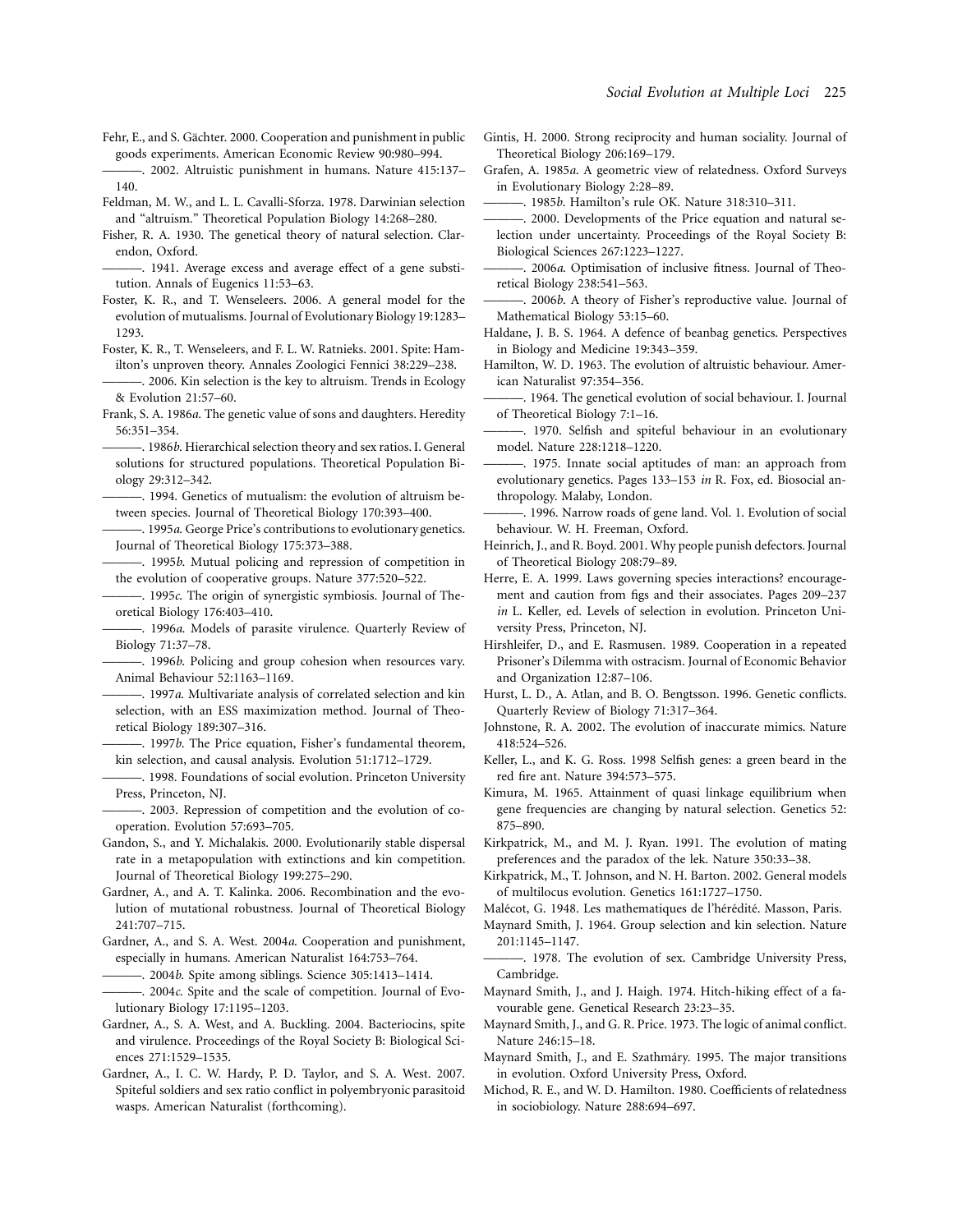#### 226 *The American Naturalist*

- Nagylaki, T. 1993. The evolution of multilocus systems under weak selection. Genetics 134:627–647.
- Nee, S. 1989. Does Hamilton's rule describe the evolution of reciprocal altruism? Journal of Theoretical Biology 141:81–91.
- Otto, S. P., and M. W. Feldman. 1997. Deleterious mutations, variable epistatic interactions, and the evolution of recombination. Theoretical Population Biology 51:134–147.
- Panchanathan, K., and R. Boyd. 2004. Indirect reciprocity can stabilize cooperation without the second-order free rider problem. Nature 432:499–502.
- Pen, I., and F. J. Weissing. 2000. Towards a unified theory of cooperative breeding: the role of ecology and life history re-examined. Proceedings of the Royal Society B: Biological Sciences 267:2411–2418.
- Pepper, J. W. 2000. Relatedness in trait group models of social evolution. Journal of Theoretical Biology 206:355–368.
- Pepper, J. W., and B. B. Smuts. 2002. A mechanism for the evolution of altruism among nonkin: positive assortment through environmental feedback. American Naturalist 160:205–212.
- Price, G. R. 1970. Selection and covariance. Nature 227:520–521.
- ———. 1972. Extension of covariance selection mathematics. Annals of Human Genetics 35:485–490.
- -. 1995. The nature of selection. Journal of Theoretical Biology 175:389–396.
- Price, G. R., and C. A. B. Smith. 1972. Fisher's Malthusian parameter and reproductive value. Annals of Human Genetics 36:1–7.
- Provine, W. B. 1971. The origins of theoretical population genetics. University of Chicago Press, Chicago.
- Queller, D. C. 1984. Kin selection and frequency dependence: a gametheoretic approach. Biological Journal of the Linnean Society 23: 133–143.
- ———. 1985. Kinship, reciprocity, and synergism in the evolution of social behaviour. Nature 318:366–367.
- -. 1992. A general model for kin selection. Evolution 46:376-380.
- ———. 2004. Kinship is relative. Nature 430:975.
- Queller, D. C., E. Ponte, S. Bozzaro, and J. E. Strassmann. 2003. Single-gene greenbeard effects in the social amoeba *Dictyostelium discoideum*. Science 299:105–106.
- Robertson, A. 1966. A mathematical model of the culling process in dairy cattle. Animal Production 8:95–108.
- ———. 1968. The spectrum of genetic variation. Pages 5–16 *in* R. C. Lewontin, ed. Population biology and evolution. Syracuse University Press, Syracuse, NY.
- Rousset, F. 2004. Genetic structure and selection in subdivided populations. Princeton University Press, Princeton, NJ.
- Roze, D., and F. Rousset. 2005. Inbreeding depression and the evo-

lution of dispersal rates: a multilocus model. American Naturalist 166:708–721.

- Schwartz, J. 2002. Population genetics and sociobiology: conflicting views of evolution. Perspectives in Biology and Medicine 45:224– 240
- Sell, J., and R. K. Wilson. 1999. The maintenance of cooperation: expectations of future interaction and the trigger of group punishment. Social Forces 77:1551–1570.
- Sober, E., and D. S. Wilson. 1998. Unto others: the evolution and psychology of unselfish behavior. Harvard University Press, Cambridge, MA.
- Taylor, P. D. 1990. Allele-frequency change in a class-structured population. American Naturalist 135:95–106.
- ———. 1996. Inclusive fitness arguments in genetic models of behaviour. Journal of Mathematical Biology 34:654–674.
- Taylor, P. D., and S. A. Frank. 1996. How to make a kin selection model. Journal of Theoretical Biology 180:27–37.
- Taylor, P. D., G. Wild, and A. Gardner. 2007. Direct fitness or inclusive fitness: how shall we model kin selection? Journal of Evolutionary Biology 20:296–304. doi:1420-9101.2006.01196.x.
- Trivers, R. L. 1985. Social evolution. Benjamin/Cummings, Menlo Park, CA.
- Wade, M. J. 1985. Soft selection, hard selection, kin selection, and group selection. American Naturalist 125:61–73.
- Wenseleers, T. 2001. Conflict from cell to colony. PhD diss. University of Leuven, Belgium.
- -. 2006. Modelling social evolution: the relative merits and limitations of a Hamilton's rule–based approach. Journal of Evolutionary Biology 19:1419–1422.
- Wenseleers, T., F. L. W. Ratnieks, and J. Billen. 2003. Caste fate conflict in swarm-founding social Hymenoptera: an inclusive fitness analysis. Journal of Evolutionary Biology 16:647–658.
- Wenseleers, T., H. Helanterä, A. G. Hart, and F. L. W. Ratnieks. 2004. Worker reproduction and policing in insect societies: an ESS analysis. Journal of Evolutionary Biology 17:1035–1047.
- West, S. A., and A. Buckling. 2003. Cooperation, virulence and siderophore production in bacterial parasites. Proceedings of the Royal Society B: Biological Sciences 270:37–44.
- West, S. A., E. T. Kiers, I. Pen, and R. F. Denison. 2002. Sanctions and mutualism stability: when should less beneficial mutualists be tolerated? Journal of Evolutionary Biology 15:830–837.
- West, S. A., A. S. Griffin, and A. Gardner. 2007. Social semantics: altruism, cooperation, mutualism and strong reciprocity. Journal of Evolutionary Biology. doi:1420-9101.2006.01258.x.

Associate Editor: Thomas Lenormand Editor: Michael C. Whitlock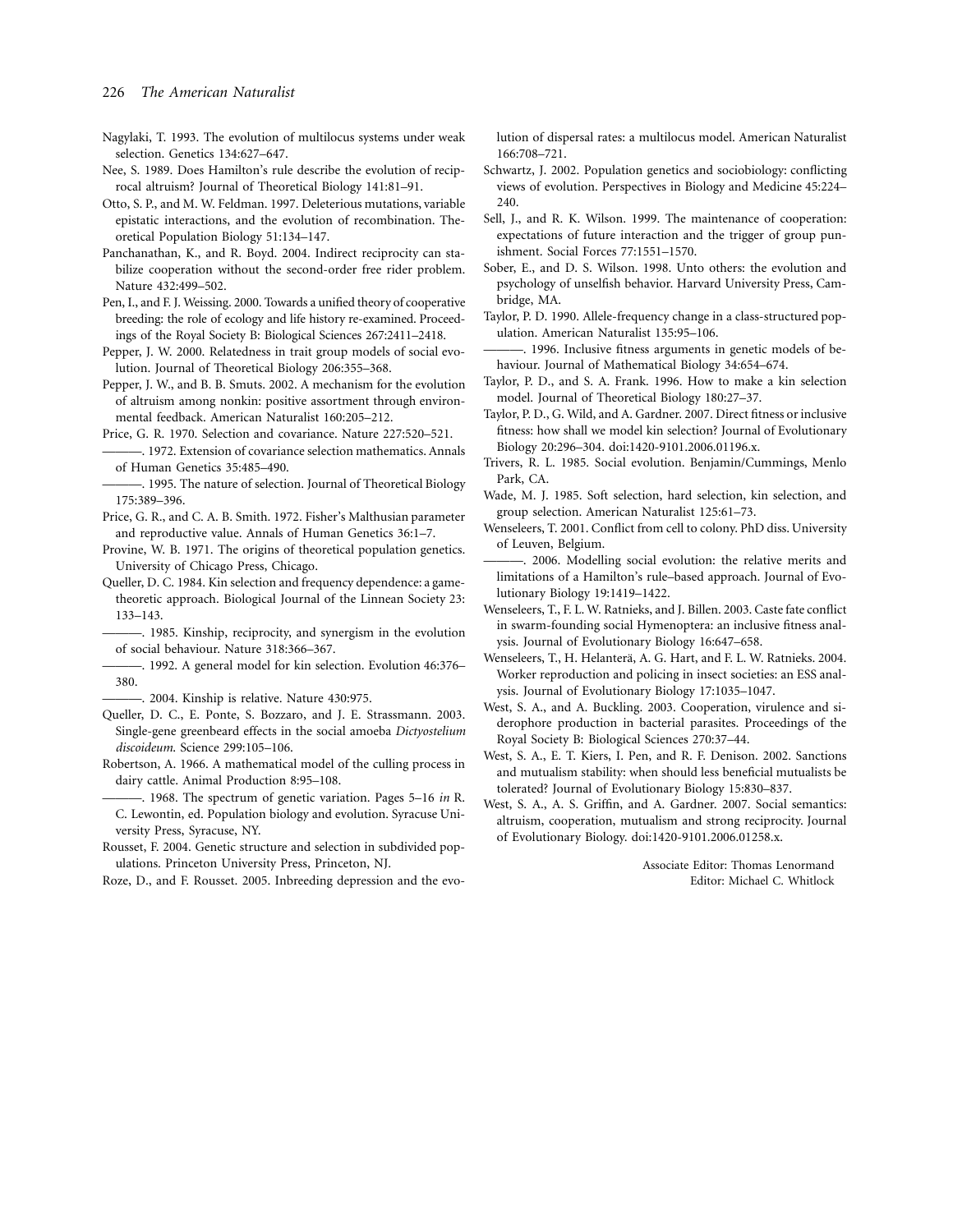# **Appendix A from A. Gardner et al., "The Relation between Multilocus Population Genetics and Social Evolution Theory"**

**(Am. Nat., vol. 169, no. 2, p. 000)**

# **Evolution of Cooperation**

Here we derive results for the evolution of cooperation examples. We considered two models, described in the text and in figure 2. Note that the model described in figure 2*B* is a special case of that in figure 2*C*, for when the synergy parameter is  $d = 0$ . Here we assume the more general model of figure 2C and reduce the results to the special case of figure 2*B* once we derive them. The generalized fitness function is given in expression (22). Substituting in allelic deviations  $(X_i \rightarrow \zeta_i + p_i)$ , we have

$$
w = 1 + (b - c + dp)p + (-c + dp)\zeta_1 + (b + dp)\zeta_2 + d\zeta_{12}.
$$
 (A1)

Following the usual procedure, we extract generalized selection coefficients:

$$
\alpha_1 = \frac{-c + dp}{\bar{w}},
$$
  
\n
$$
\alpha_2 = \frac{b + dp}{\bar{w}},
$$
  
\n
$$
\alpha_{12} = \frac{d}{\bar{w}},
$$
  
\n(A2)

where mean fitness is

$$
\bar{w} = 1 + (b - c)p + d(p^2 + \mathfrak{D}_{12}).
$$
\n(A3)

Thus, the cooperation allele increases in frequency when

$$
\Delta p = \sum_{\mathbf{A}} \alpha_{\mathbf{A}} \mathfrak{D}_{1\mathbf{A}} = \alpha_1 p q + \alpha_2 \mathfrak{D}_{12} + \alpha_{12} (1 - 2p) \mathfrak{D}_{12} > 0. \tag{A4}
$$

Dividing by pq and noticing that  $\mathcal{D}_{12}/pq = \beta_{X_2, X_1}$  is the kin selection coefficient of relatedness, we have the condition

$$
\alpha_1 + \alpha_2 \beta_{X_2, X_1} + \alpha_{12} (1 - 2p) \beta_{X_2, X_1} > 0. \tag{A5}
$$

Substituting the model parameters gives

$$
\frac{-c+d p}{\bar{w}} + \frac{b+d p}{\bar{w}}R + \frac{d}{\bar{w}}(1-2p)R > 0,
$$
 (A6)

or

$$
R(b + dp) - c + dp + (1 - 2p)Rd > 0.
$$
 (A7)

Note that, for the special case when  $d = 0$ , we have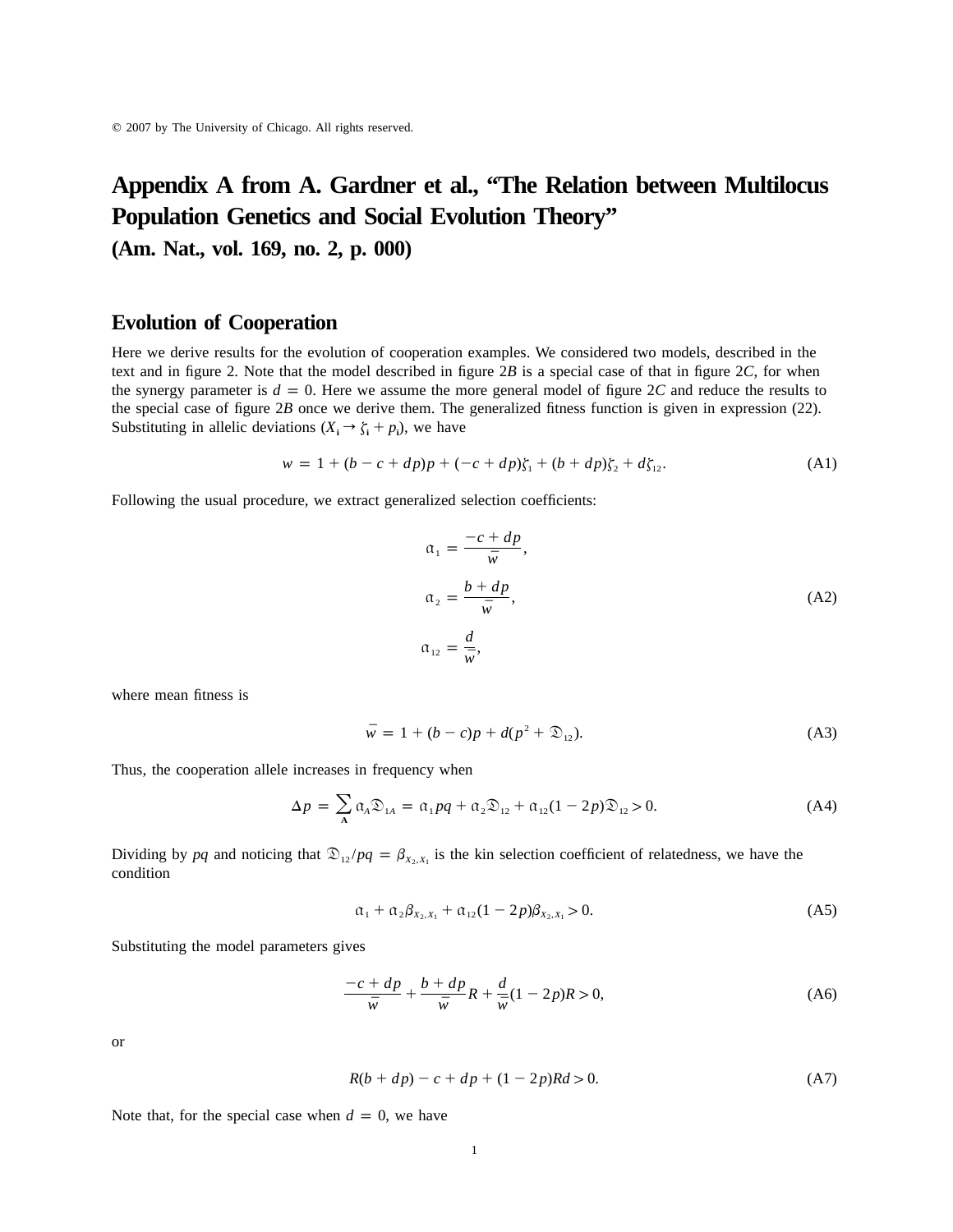**App. A from A. Gardner et al., "Social Evolution at Multiple Loci"**

$$
Rb - c > 0. \tag{A8}
$$

Inequality (A7) may be rearranged into the usual Hamilton's rule form,  $RB - C > 0$ , where  $-C = \beta_{w, x_1 \cdot x_2}$ ,  $B = \beta_{w,x_2,x_1}$ , and  $R = \beta_{x_2,x_1}$ , in accordance with the canonical derivation of Hamilton's rule from the STNS (eqq. [13], [14]). Here, the cost and benefit are found in the standard way, by determining the partial-regression terms that minimize the residual variance that is not explained by fitting the additive linear model of expected fitness as a function of genic values  $(X_1 \text{ and } X_2)$ ,

$$
w_{\exp} = \bar{w} + \beta_{w, X_1 \cdot X_2}(X_1 - p) + \beta_{w, X_2 \cdot X_1}(X_2 - p), \tag{A9}
$$

to the population. The unexplained variance is given by  $E[(w_{exp} - w_{obs})^2]$ , where  $w_{obs}$  is the observed, or actual, fitness. In this model, individual fitness can take one of four possible values, depending on the genotype of the social pairing: (1) with probability  $q^2 + Rpq$ , both individuals are defectors, in which case,  $X_1 = X_2 = 0$ , and while the fitness of the focal individual is  $w_{obs} = 1$ , the fitness predicted by the model in equation (A9) is  $w_{exp}$  =  $1 - (\beta_{w,x_1,x_2} + \beta_{w,x_2,x_1})p$ ; (2) with probability  $pq(1 - R)$ , the focal individual is a cooperator and its partner is a defector, in which case,  $X_1 = 1$ ,  $X_2 = 0$ , fitness of the focal individual is  $w_{obs} = 1 - c$ , and the predicted fitness is  $w_{\exp} = 1 + \beta_{w, x_1 \cdot x_2} (1 - p) - \beta_{w, x_2 \cdot x_1} p$ ; (3) with probability  $pq(1 - R)$ , the focal individual is a defector and its partner is a cooperator, in which case,  $X_1 = 0$ ,  $X_2 = 1$ , fitness of the focal individual is  $w_{obs} = 1 + b$ , and the predicted fitness is  $w_{\text{exp}} = 1 - \beta_{w, x_1 \cdot x_2} p + \beta_{w, x_2 \cdot x_1} (1 - p)$ ; (4) with probability  $p^2 + Rpq$ , both individuals are cooperators, in which case,  $X_1 = X_2 = 1$ , the fitness of the focal individual is  $w_{obs} = 1 - c + b + d$ , and the predicted fitness is  $w_{exp} = 1 + (\beta_{w,x_1 \cdot x_2} + \beta_{w,x_2 \cdot x_1})(1 - p)$ . Using this, it is straightforward to show that the unexplained variance is minimized when the model parameters are given by

$$
\beta_{w,X_1\cdot X_2} = -c + \frac{R + (1 - R)p}{1 + R}d,
$$
\n
$$
\beta_{w,X_2\cdot X_1} = b + \frac{R + (1 - R)p}{1 + R}d,
$$
\n(A10)

which implies that  $B = b + \{[R + (1 - R)p]/(1 + R)\}d$  and  $C = c - \{[R + (1 - R)p]/(1 + R)\}d$ . Having obtained these fitness components, it easy to show that the expression  $RB - C$  recovers the left-hand side of inequality (A7).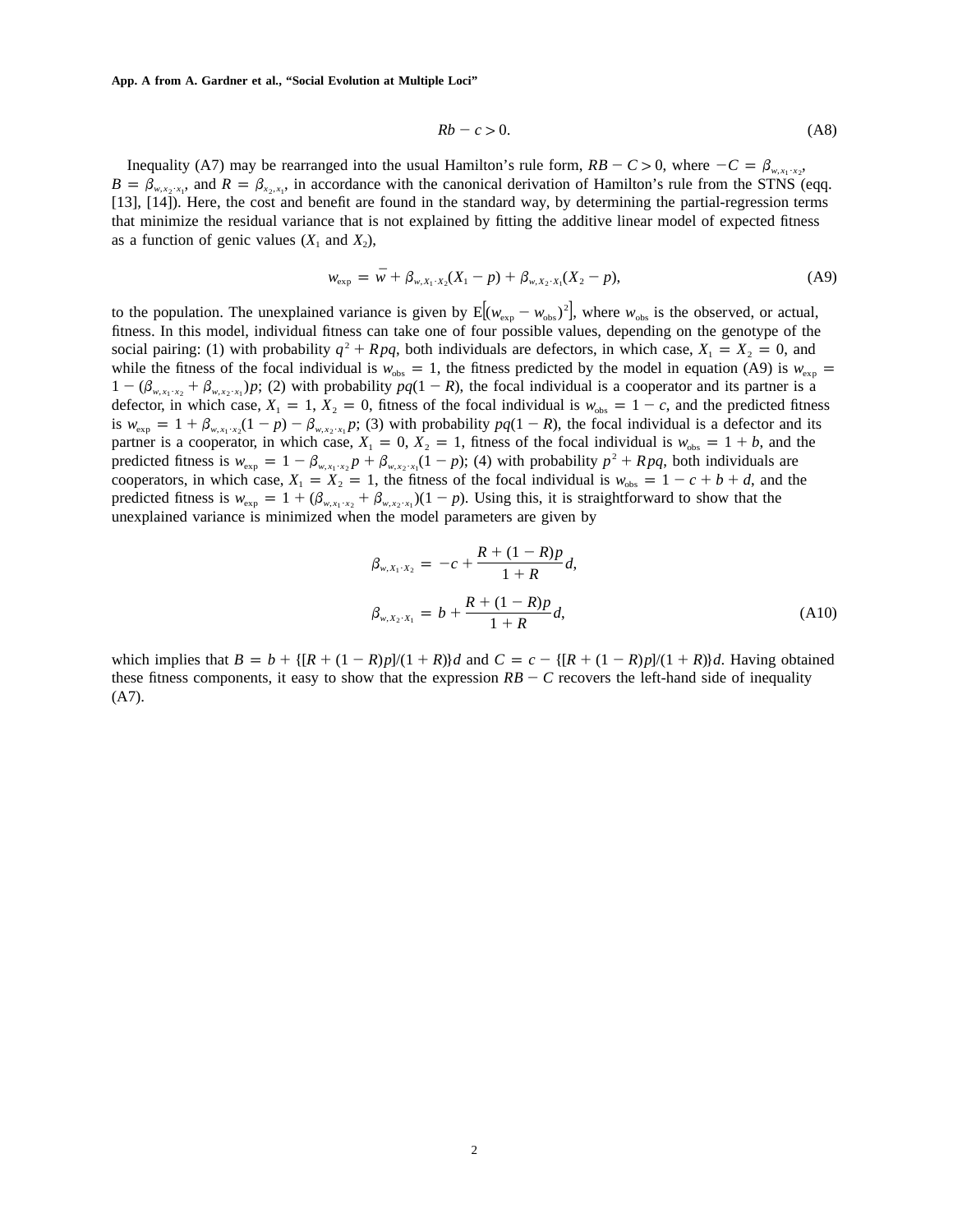# **Appendix B from A. Gardner et al., "The Relation between Multilocus Population Genetics and Social Evolution Theory"**

**(Am. Nat., vol. 169, no. 2, p. 000)**

# **Cooperation and Punishment**

Here we present the analysis for the cooperation and punishment example. In the text, we proposed a fitness function, equation (25). Making the substitution  $X_i \rightarrow \zeta_i + p_i$  gives

$$
w = 1 + \frac{b-c}{2}p_i - \frac{(a+d)q_i + e}{2}p_j + \frac{dp_j - c}{2}\zeta_{i_1} + \frac{ap_j + b}{2}\zeta_{i_2} - \frac{aq_i + e}{2}\zeta_{i_1} - \frac{dq_i}{2}\zeta_{i_2} + \frac{d}{2}\zeta_{i_1} + \frac{a}{2}\zeta_{i_2}.
$$
 (B1)

From this, we can extract the multilocus selection coefficients:

$$
\alpha_{i_1} = \frac{dp_j - c}{2\bar{w}},
$$
\n
$$
\alpha_{i_2} = \frac{ap_j + b}{2\bar{w}},
$$
\n
$$
\alpha_{j_1} = -\frac{aq_i + e}{2\bar{w}},
$$
\n
$$
\alpha_{i_2} = -\frac{dq_i}{2\bar{w}},
$$
\n
$$
\alpha_{i_1j_2} = \frac{d}{2\bar{w}},
$$
\n
$$
\alpha_{i_2j_1} = \frac{a}{2\bar{w}}.
$$
\n(B2)

The population mean fitness  $(\bar{w})$  is found by taking the expectation of fitness  $(w)$ ,

$$
\bar{w} = 1 + \frac{b - c}{2} p_i - \frac{(a + d)q_i + e}{2} p_j + R \frac{a + d}{2} \mathfrak{D}_{ij},
$$
\n(B3)

where  $\mathfrak{D}_{i_1j_2} = \mathfrak{D}_{i_2j_1} = R \mathfrak{D}_{ij}$  and  $\mathfrak{D}_{ij} = \mathfrak{D}_{i_1j_1} = \mathfrak{D}_{i_2j_2}$  is the association between loci within individuals. Selection operating on the cooperation locus changes the allele frequency according to the recursion

$$
p'_{i} = p_{i} + \sum_{A} \alpha_{A} \mathfrak{D}_{Ai_{1}} = (\alpha_{i_{1}} + R\alpha_{i_{2}})p_{i}q_{i} + (\alpha_{j_{1}} + R\alpha_{j_{2}}) \mathfrak{D}_{ij} + R(\alpha_{i_{1}j_{2}} + \alpha_{i_{2}j_{1}})(1 - 2p_{i}) \mathfrak{D}_{ij},
$$
(B4)

and at the punishment locus, allele frequency change is given by

$$
p'_{j} = p_{j} + \sum_{A} \alpha_{A} \mathfrak{D}_{A j_{1}} = (\alpha_{j_{1}} + R \alpha_{j_{2}}) p_{j} q_{j} + (\alpha_{i_{1}} + R \alpha_{i_{2}}) \mathfrak{D}_{i j} + R (\alpha_{i_{1} j_{2}} + \alpha_{i_{2} j_{1}}) (1 - 2 p_{j}) \mathfrak{D}_{i j}.
$$
 (B5)

The association within individuals, between loci, is shaped by selection and recombination and is given by the recursion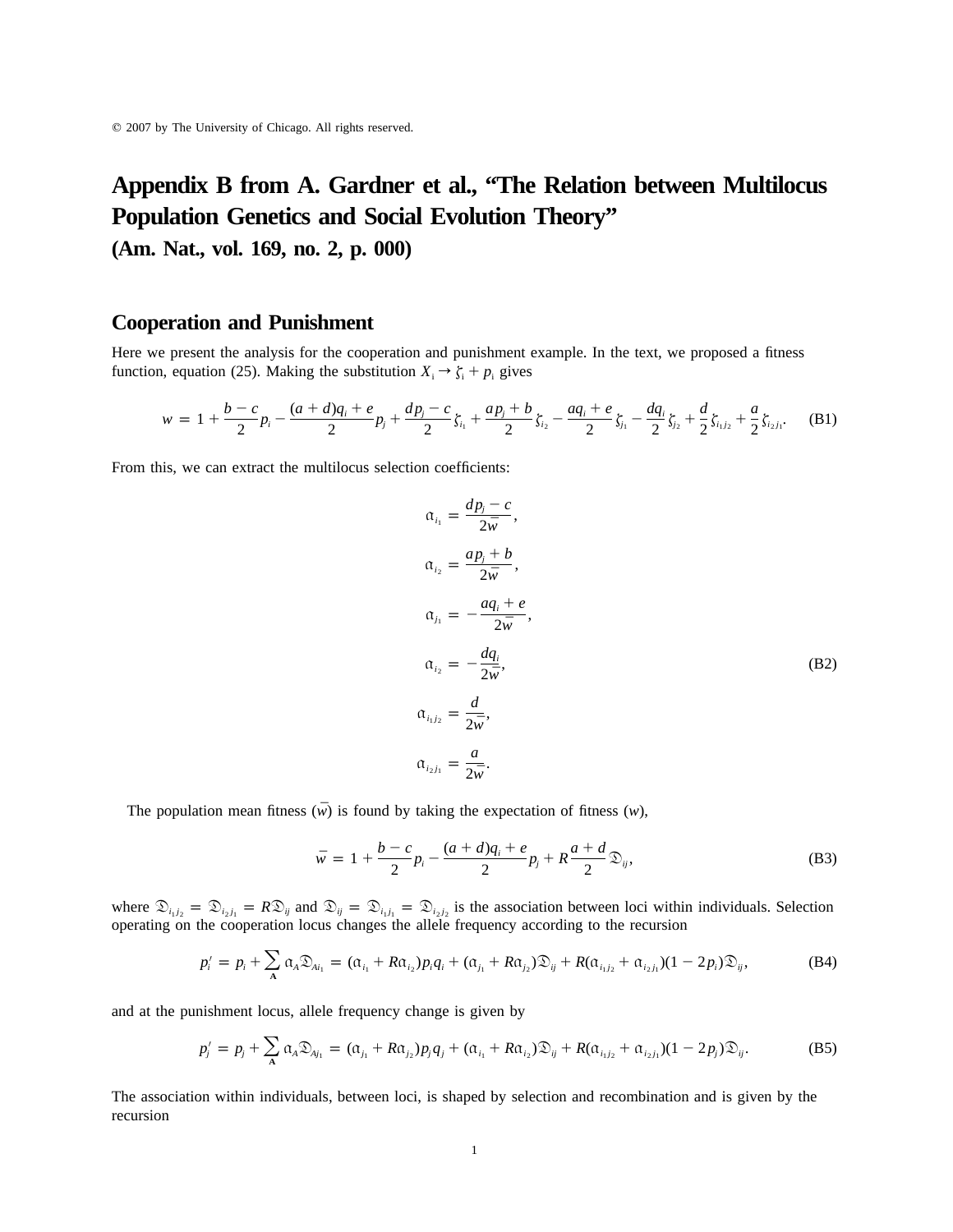**App. B from A. Gardner et al., "Social Evolution at Multiple Loci"**

$$
\mathfrak{D}'_{ij} = (1-r)\Big[\mathfrak{D}_{ij} + \sum_{\mathbf{A}} \alpha_{A} (\mathfrak{D}_{Ai_{1}j_{1}} - \mathfrak{D}_{A} \mathfrak{D}_{ij}) - (p'_{i} - p_{i})(p'_{j} - p_{j})\Big]
$$
  
\n=  $(1-r)\{\mathfrak{D}_{ij} + (\alpha_{i_{1}} + R\alpha_{i_{2}})(1 - 2p_{i})\mathfrak{D}_{ij} + (\alpha_{j_{1}} + R\alpha_{j_{2}})(1 - 2p_{j})\mathfrak{D}_{ij}$  (B6)  
\n+  $R(\alpha_{i_{1}j_{2}} + \alpha_{i_{2}j_{1}})[p_{i}q_{i}p_{j}q_{j} + (1 - 2p_{1})(1 - 2p_{j})\mathfrak{D}_{ij} - \mathfrak{D}^{2}_{ij}] - (p'_{i} - p_{i})(p'_{j} - p_{j})\}.$ 

We now ask, under which circumstances is a population monomorphic for defection and forgiveness resistant to invasion by cooperation and punishment? We can linearize our recursions in  $p_i$ ,  $p_j$ , and  $\mathfrak{D}_{ij}$  by having  $p_i$  and  $p_j$ take vanishingly small values, and hence  $\mathfrak{D}_y$  will also be vanishingly small, and so we may ignore higher-order terms. This gives us recursions of the form

$$
\begin{pmatrix} p'_i \\ p'_j \\ \mathfrak{D}'_{ij} \end{pmatrix} = \begin{pmatrix} \alpha_1 & 0 & \alpha_3 \\ 0 & \alpha_5 & \alpha_6 \\ 0 & 0 & \alpha_9 \end{pmatrix} \begin{pmatrix} p_i \\ p_j \\ \mathfrak{D}_{ij} \end{pmatrix},
$$
 (B7)

and so the eigenvalues  $(\lambda)$  are given by the diagonal coefficients

$$
\lambda_1 = \alpha_1 = 1 + \frac{Rb - c}{2},
$$
  
\n
$$
\lambda_2 = \alpha_5 = 1 - \frac{a + Rd + e}{2},
$$
  
\n
$$
\lambda_3 = \alpha_9 = (1 - r) \left[ 1 - \frac{(1 - R)(a + c + d) + e}{2} \right].
$$
\n(B8)

From  $\lambda_1$ , in the absence of the punishment allele, the condition for cooperation to invade is  $Rb - c > 0$ . Since we are concerned only with situations where punishment is required in order for cooperation to be favored, we proceed on the assumption that  $Rb - c < 0$ . Hence, all three eigenvalues have magnitude less than unity, and so perturbations to the monomorphic population are neutralized. Therefore, cooperation and punishment cannot invade the population.

We now consider whether a population monomorphic for cooperation and punishment is resistant to invasion by defection and forgiveness. We repeat the same procedure as before, although now we follow the frequencies of the vanishingly rare defection and forgiveness alleles, and determine the three eigenvalues

$$
\lambda_1 = \alpha_1 = 1 - \frac{R(a+b) + d - c}{2 + b - c - e},
$$
\n
$$
\lambda_2 = \alpha_5 = 1 + \frac{e}{2 + b - c - e},
$$
\n
$$
\lambda_3 = \alpha_9 = (1 - r) \left[ 1 - \frac{Rb - c + (1 - R)d - e}{2 + b - c - e} \right].
$$
\n(B9)

All three eigenvalues are positive. If there is any intrinsic cost of punishing ( $e > 0$ ), then  $\lambda$ ,  $> 1$ , and hence the leading eigenvalue exceeds unity and the cooperating-punishing population is invadable. If there is no intrinsic cost of punishing ( $e = 0$ ), then a sufficient condition for invasion (from  $\lambda_1$ ) is  $R(a + b) + d < c$ , because when this is satisfied, cooperation is not favored even when all individuals punish. Assuming that this is not satisfied, that is, that punishment is a deterrent, then cooperation-punishment is neutrally stable when  $\lambda_3 < 1$ , which is true for sufficiently frequent recombination (large enough *r*). Under no circumstances does selection maintain punishment.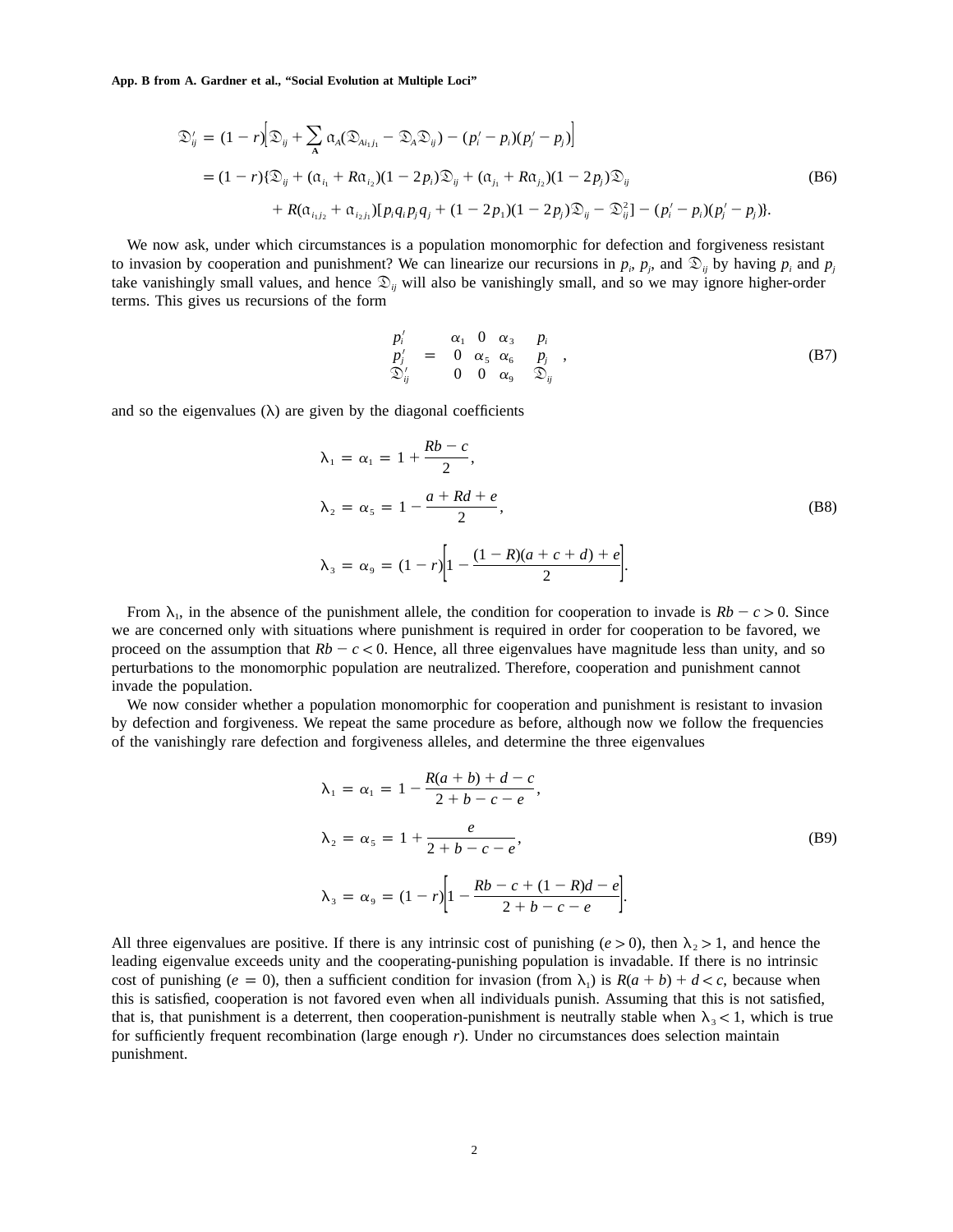# **Appendix C from A. Gardner et al., "The Relation between Multilocus Population Genetics and Social Evolution Theory"**

**(Am. Nat., vol. 169, no. 2, p. 000)**

# **Evolution of Relatedness**

Here we present the analysis for the evolution of relatedness example. In the model outlined in the text, the genetic structure of two paired populations is changed, first, by reproduction and, second, by dispersal. Taking a levels-of-selection approach, we model reproduction as two separate group selection and individual selection (genotype-dependent transmission) steps, and these are followed by the dispersal (genotype-independent transmission) step. We begin with the group fitness function (26), derived in the text. Substituting in allelic values, we have

$$
w = 1 + 2sp + (s2 + \varepsilon)p2 + [s + (s2 + \varepsilon)p](\zeta1 + \zeta2) + (s2 + \varepsilon)\zeta12,
$$
 (C1)

and hence we are able to extract generalized selection coefficients

$$
\alpha_1 = \alpha_2 = \frac{s + (s^2 + \varepsilon)p}{\bar{w}},
$$
  

$$
\alpha_{12} = \frac{s^2 + \varepsilon}{\bar{w}},
$$
 (C2)

where population mean fitness is given by

$$
\bar{w} = 1 + 2sp + (s^2 + \varepsilon)(p^2 + \mathfrak{D}_{12}).
$$
 (C3)

The change in the cooperation allele during the group selection phase is described by

$$
p' = p + \sum_{\mathbf{A}} \alpha_{\mathbf{A}} \mathfrak{D}_{\mathbf{A}1} = p + \alpha_1 pq + \alpha_2 \mathfrak{D}_{12} + \alpha_{12} (1 - 2p) \mathfrak{D}_{12},
$$
 (C4)

and, correcting for the change in reference value, the association between individuals after group selection is

$$
\mathfrak{D}'_{12} = \mathfrak{D}_{12} + \sum_{A} \alpha_{A} (\mathfrak{D}_{A12} - \mathfrak{D}_{A} \mathfrak{D}_{12}) - (p' - p)^2
$$
  
=  $\mathfrak{D}_{12} + (\alpha_1 + \alpha_2)(1 - 2p)\mathfrak{D}_{12} + \alpha_{12}[p^2q^2 + (1 - 2p)^2 \mathfrak{D}_{12} - \mathfrak{D}_{12}^2] - (p' - p)^2.$  (C5)

Note that here we are describing the genetic composition of the paired populations after group selection but before transmission and that hence there are a number of cooperator individuals who will effectively be transformed into defectors during the transmission process.

We now describe the change due to genotype-dependent transmission. Previously, we derived transmission functions for the genotype-dependent transmission event (eq. [27]). For each of these functions, we may substitute allelic deviation terms and rearrange so as to recover the form of expression (7), giving us generalized transmission coefficients. From the first function, we have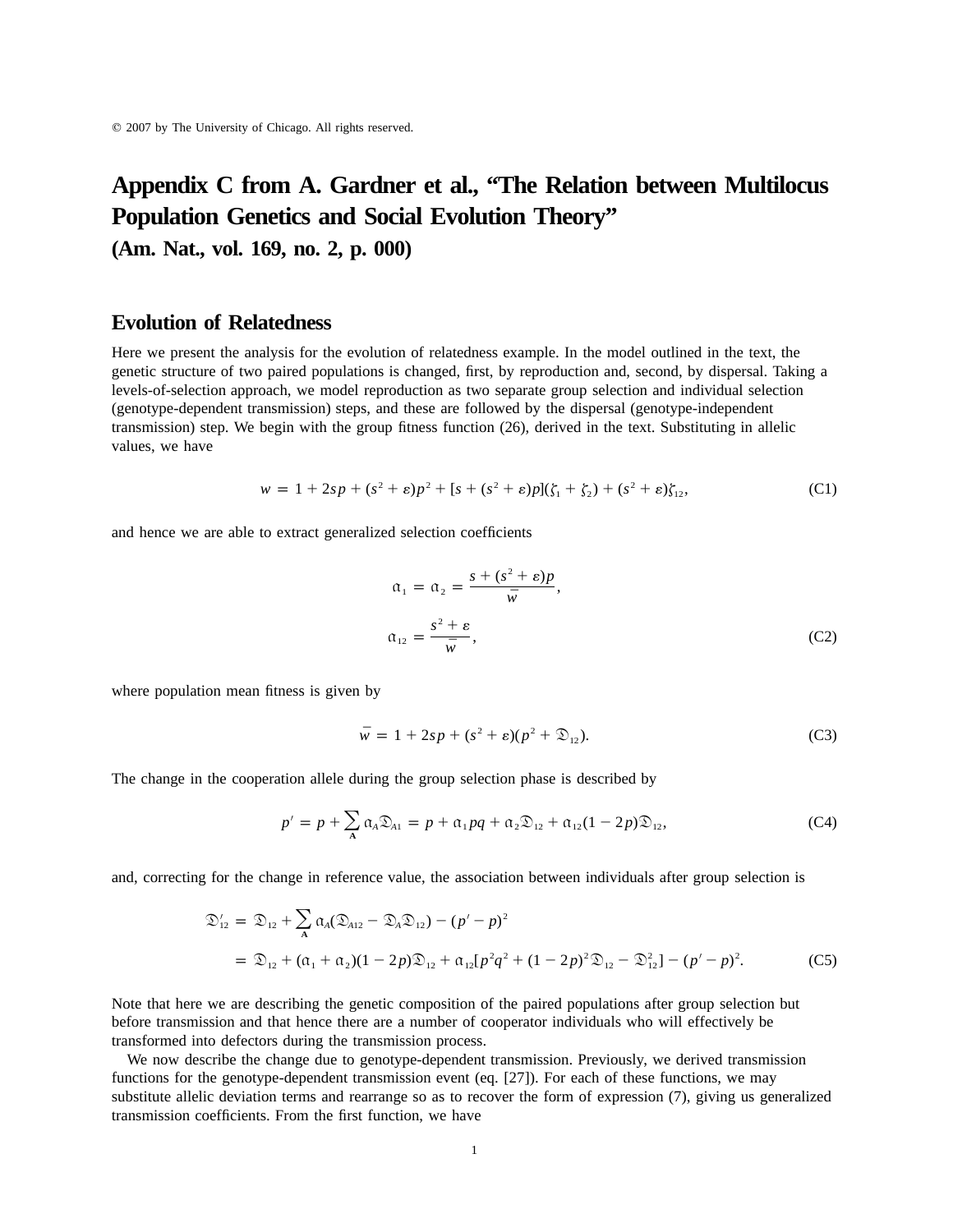**App. C from A. Gardner et al., "Social Evolution at Multiple Loci"**

$$
\bar{t}_{i \leftarrow i} = 1 - \frac{f}{1 + s} (p'q' - \mathcal{D}'_{12}),
$$
\n
$$
\tau_{i \leftarrow i|i} = -\frac{f}{1 + s} q',
$$
\n
$$
\tau_{i \leftarrow i|j} = \frac{f}{1 + s} p',
$$
\n(C6)\n
$$
\tau_{i \leftarrow i|i,j} = \frac{f}{1 + s}.
$$

The first expression is the average probability that the species-*i* individual in the daughter group derives from the species-*i* individual in the parent group; the second expression is the effect on this probability, given that the species-*i* individual in the parent group is a cooperator; the third expression is the effect on the probability, given that the species-*j* individual is a cooperator; and the fourth expression is the effect on the probability, given that both individuals in the parent group are cooperators. From the second function, we have

$$
\bar{t}_{i+k} = \frac{f}{1+s}(p'q' - \mathcal{D}'_{12}),
$$
\n
$$
\tau_{i+k|i} = \frac{f}{1+s}q',
$$
\n
$$
\tau_{i+k|j} = -\frac{f}{1+s}p',
$$
\n
$$
\tau_{i+k|i,j} = -\frac{f}{1+s};
$$
\n(C7)

from the third function, we have

$$
\bar{t}_{(i,j)\leftarrow(i,j)} = 1 - 2 \frac{f}{1+s} (p'q' - \mathcal{D}'_{12}),
$$
\n
$$
\tau_{(i,j)\leftarrow(i,j)}|_{i} = -(1 - 2p') \frac{f}{1+s},
$$
\n
$$
\tau_{(i,j)\leftarrow(i,j)}|_{j} = -(1 - 2p') \frac{f}{1+s} p',
$$
\n(C8)\n
$$
\tau_{(i,j)\leftarrow(i,j)}|_{(i,j)} = 2 \frac{f}{1+s};
$$

and from the fourth function, we have

$$
\bar{t}_{(i,j)\leftarrow(k,j)} = \frac{f}{1+s}(p'q' - \mathcal{D}'_{12}),
$$
\n
$$
\tau_{(i,j)\leftarrow(k,j)|i} = \frac{f}{1+s}q',
$$
\n
$$
\tau_{(i,j)\leftarrow(k,j)|j} = -\frac{f}{1+s}p',
$$
\n(C9)\n
$$
\tau_{(i,j)\leftarrow(k,j)|\{i,j\}} = -\frac{f}{1+s}.
$$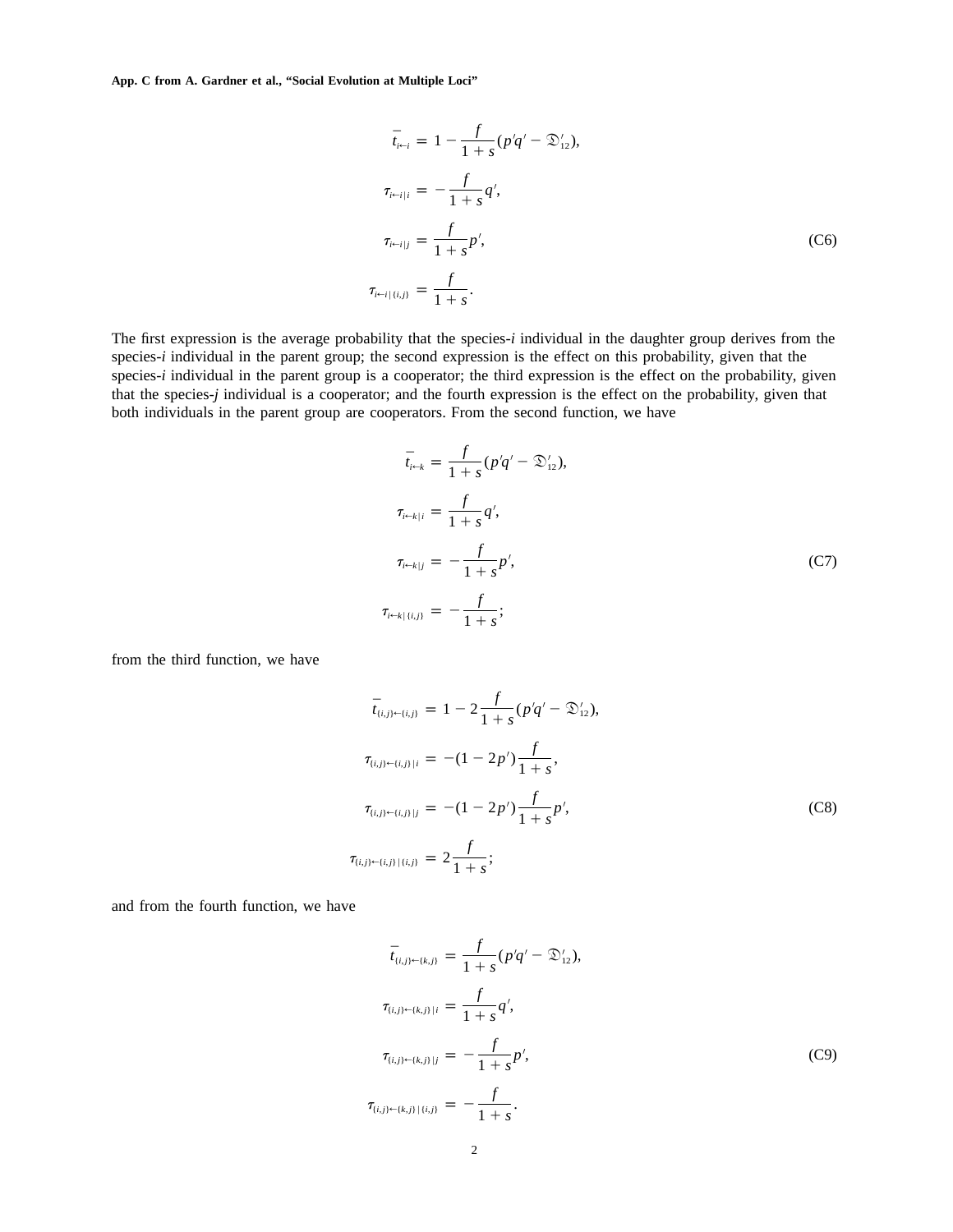**App. C from A. Gardner et al., "Social Evolution at Multiple Loci"**

Substituting into expression (8) and noting that, for example,  $\tau_{1\leftarrow k|2} = \tau_{2\leftarrow k|1} = \tau_{i\leftarrow k|j}$ , we find that the change in the allele frequency due to genotype-dependent transmission is given by

$$
p'' = p' - \frac{f}{1+s}(p'q' - \mathcal{D}'_{12}),
$$
\n(C10)

and the change in the association between social partners due to genotype-dependent transmission, after the reference values have been updated, is

$$
\mathfrak{D}_{ij}'' = \mathfrak{D}_{ij}' + p'^2 - p''^2. \tag{C11}
$$

The genotype-independent transmission that occurs because of random dispersal does not alter allele frequencies ( $p^m = p^n$ ), but it does reduce between-individual associations in the usual way:

$$
\mathfrak{D}_{12}''' = (1 - m)\mathfrak{D}_{12}''.
$$
 (C12)

Thus, we have formulated exact recursions describing the change in allele frequency and association between social partners over the course of one generation. We now proceed to an invasion analysis, to ask how the system evolves, given an initially vanishing frequency of cooperators. We linearize the recursions for allele frequency and association between social partners because higher-order terms become negligible when these are vanishingly small, giving

$$
\begin{pmatrix} p'' \\ \mathfrak{D}_{12}'' \end{pmatrix} = \begin{pmatrix} \alpha_1 & \alpha_2 \\ 0 & \alpha_4 \end{pmatrix} \begin{pmatrix} p \\ \mathfrak{D}_{12} \end{pmatrix},\tag{C13}
$$

and hence the eigenvalues of this system are given by

$$
\lambda_1 = \alpha_1 = 1 + s - f,
$$
  
\n
$$
\lambda_2 = \alpha_4 = (1 - m)[(1 + s)^2 + \varepsilon].
$$
\n(C14)

If  $1 + s - f > 1$ , then at least one of the eigenvalues  $(\lambda_1)$  is greater than unity, and hence cooperation invades when rare. If  $1 + s - f < 1$ , then the cooperation allele is disfavored when  $\lambda_2 < 1$  and favored when  $\lambda_2 > 1$ . When  $\lambda_2$  is leading, the state of the system during the asymptotic ascent of the cooperation allele is given by the right eigenvector

$$
\begin{pmatrix} p \\ \mathcal{D}_{12} \end{pmatrix} = \begin{pmatrix} p \\ 1 - m \left(1 + \frac{1 + s - f}{s + s^2 + \varepsilon + f} \right) \end{pmatrix} p \tag{C15}
$$

On the assumption that  $\lambda_2$  is leading, we may interpret the asymptotic rate of increase in terms of Hamilton's rule, that is,  $\lambda_2 = 1 + RB - C$ , where the components of the rule have their usual definitions. This Hamilton's rule is therefore given as  $(1 - m)[(1 + s)^2 + \varepsilon] > 1$ . The relatedness coefficient may be determined from the usual regression definition, that is,  $\beta_{X_2, X_1} = \mathcal{D}_{12}/pq$ , and from the dominant eigenvector (C15), this gives  $R \rightarrow$  $1 - m\{1 + \left[\frac{(1 + s - f)}{(s + s^2 + \varepsilon + f)}\right]\}$  as  $p \to 0$ . The cost and benefit terms are less easy to discern in this levels-of-selection approach, but they are readily recovered by writing a neighbor-modulated fitness for the individuals in the model,

$$
w = X_1 X_2 [(1 + s)^2 + \varepsilon] + X_1 (1 - X_2)(1 + s - f) + (1 - X_1) X_2 (1 + s + f) + (1 - X_1)(1 - X_2), \tag{C16}
$$

and applying the linear-model-fitting approach outlined in appendix A. The partial-regression coefficients minimizing the unexplained variance are, in the limit of  $p \to 0$ ,